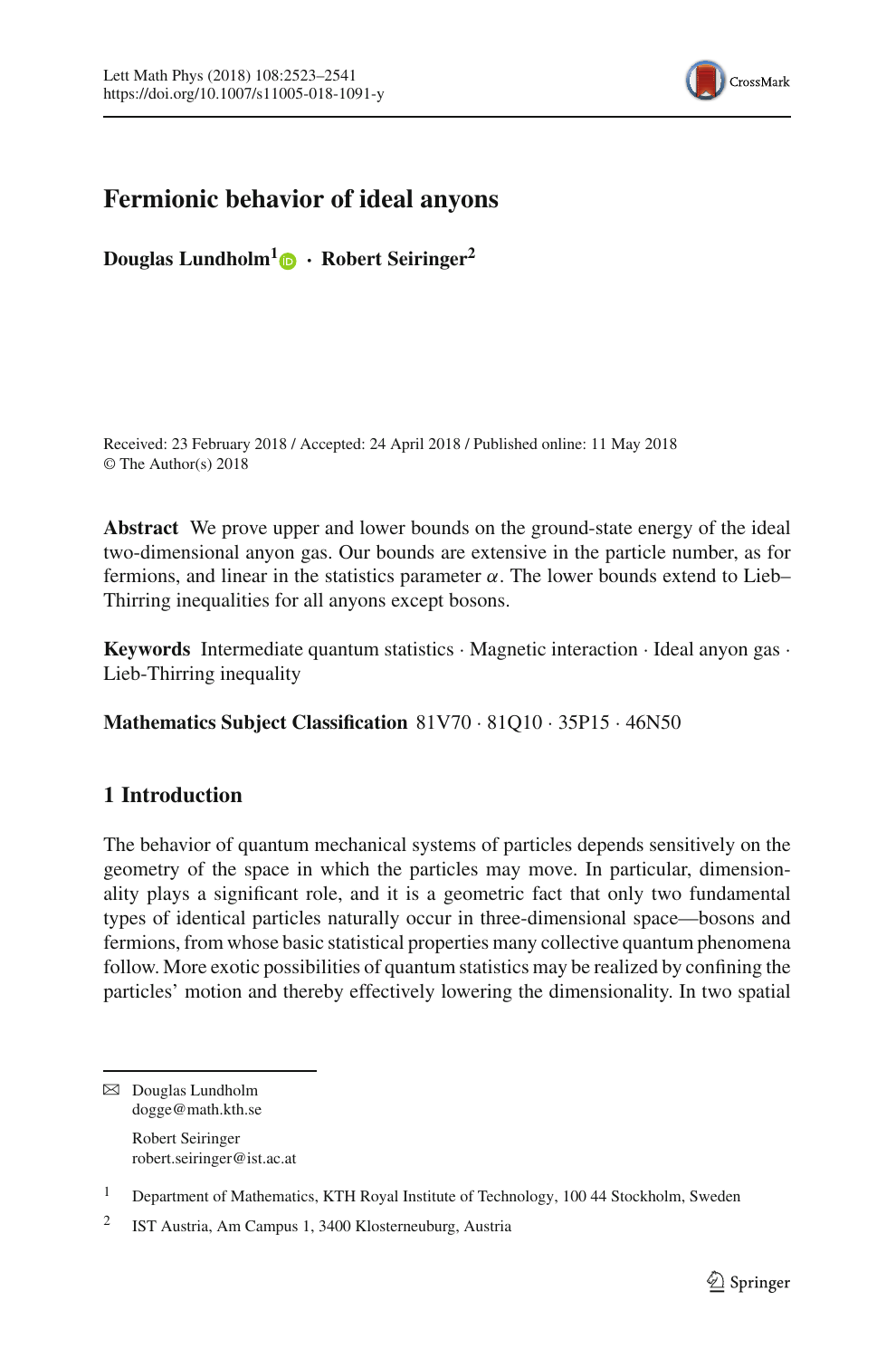dimensions, which we will be concerned with here, the richer topology allows for a family of hypothetical quantum particles known as *anyons*.

Recall that the state of a quantum system of *N* particles is described in terms of a Schrödinger wave function,  $\Psi : (\mathbb{R}^2)^N \to \mathbb{C}$ , whose amplitude  $|\Psi(x)|^2$  represents the probability density of finding the particles at positions  $\mathbf{x} = (\mathbf{x}_1, \dots, \mathbf{x}_N)$ ,  $\mathbf{x}_i \in \mathbb{R}^2$ . If the particles are indistinguishable, one must impose that the density is symmetric under particle exchange, i.e.,

$$
|\Psi(\mathbf{x}_1,\ldots,\mathbf{x}_j,\ldots,\mathbf{x}_k,\ldots,\mathbf{x}_N)|^2=|\Psi(\mathbf{x}_1,\ldots,\mathbf{x}_k,\ldots,\mathbf{x}_j,\ldots,\mathbf{x}_N)|^2, \quad j\neq k.
$$

This leaves the possibility for an exchange phase:

<span id="page-1-0"></span>
$$
\Psi(\mathbf{x}_1,\ldots,\mathbf{x}_j,\ldots,\mathbf{x}_k,\ldots,\mathbf{x}_N)=e^{i\alpha\pi}\Psi(\mathbf{x}_1,\ldots,\mathbf{x}_k,\ldots,\mathbf{x}_j,\ldots,\mathbf{x}_N),\quad j\neq k.
$$
\n(1.1)

In the case of bosons ( $\alpha = 0$ ) or fermions ( $\alpha = 1$ ), one has  $e^{i\alpha \pi} = \pm 1$ , so that a double exchange is trivial. However, by clarifying in topological terms what exactly should be meant by the exchange [\(1.1\)](#page-1-0) (say a simple counterclockwise continuous exchange of two particles), it is possible to allow for *any* phase  $e^{i\alpha \pi} \in U(1)$  or statistics parameter  $\alpha \in \mathbb{R}$ , thereby defining a system of *anyons*.<sup>1</sup> Such possibilities have been known since the 1970s and have been studied extensively in the physics literature during the following decades, with notable proposals for concrete realizations and applications, such as for quasi-particles in the fractional quantum Hall effect, rotating cold quantum gases, as well as for future prospects of quantum information storage and computation. We refer to [\[3](#page-17-0)[,7](#page-18-0),[9](#page-18-1)[–11,](#page-18-2)[13](#page-18-3)[,23](#page-18-4)[,29](#page-18-5)[–33](#page-18-6)] for reviews.

Mathematically, anyons can be realized by viewing  $\Psi$  as a multi-valued function or a section of a complex line bundle over a nontrivial configuration manifold, an approach known in the literature as the anyon gauge picture [\[4](#page-17-1)]. Alternatively, one can start with the usual quantum-mechanics setup, taking the familiar bosons or fermions as a reference system, and adding to these magnetic interactions of Aharonov–Bohm type [\[22,](#page-18-7)[24](#page-18-8)[,26](#page-18-9)]. Here we shall follow this latter approach, known as the magnetic gauge picture.

Many basic questions concerning the behavior of many-particle systems of anyons have remained open since their discovery. This is true even for ideal anyons, i.e., particles without any interactions in addition to the ones forced by statistics.While noninteracting bosons and fermions admit a description solely in terms of the spectrum and eigenstates of the corresponding one-body problem, allowing for the properties of the ideal quantum Bose and Fermi gases to be worked out easily, anyons with  $0 < \alpha < 1$  do not admit such a simplification and must be treated within the full many-body context. Even their ground-state properties are thus difficult to determine. In contrast, recall that ideal bosons at zero temperature display complete Bose–Einstein condensation into a single one-body state of lowest energy, while fermions are distributed over the *N* lowest one-body states to satisfy the Pauli exclusion principle, leading in particular to the extensivity of the fermionic ground-state energy.

<span id="page-1-1"></span><sup>1</sup> More precisely, these are *abelian* anyons. Non-abelian anyons may be defined by replacing complex phase factors by unitary matrices [\[9](#page-18-1)[,30](#page-18-10)].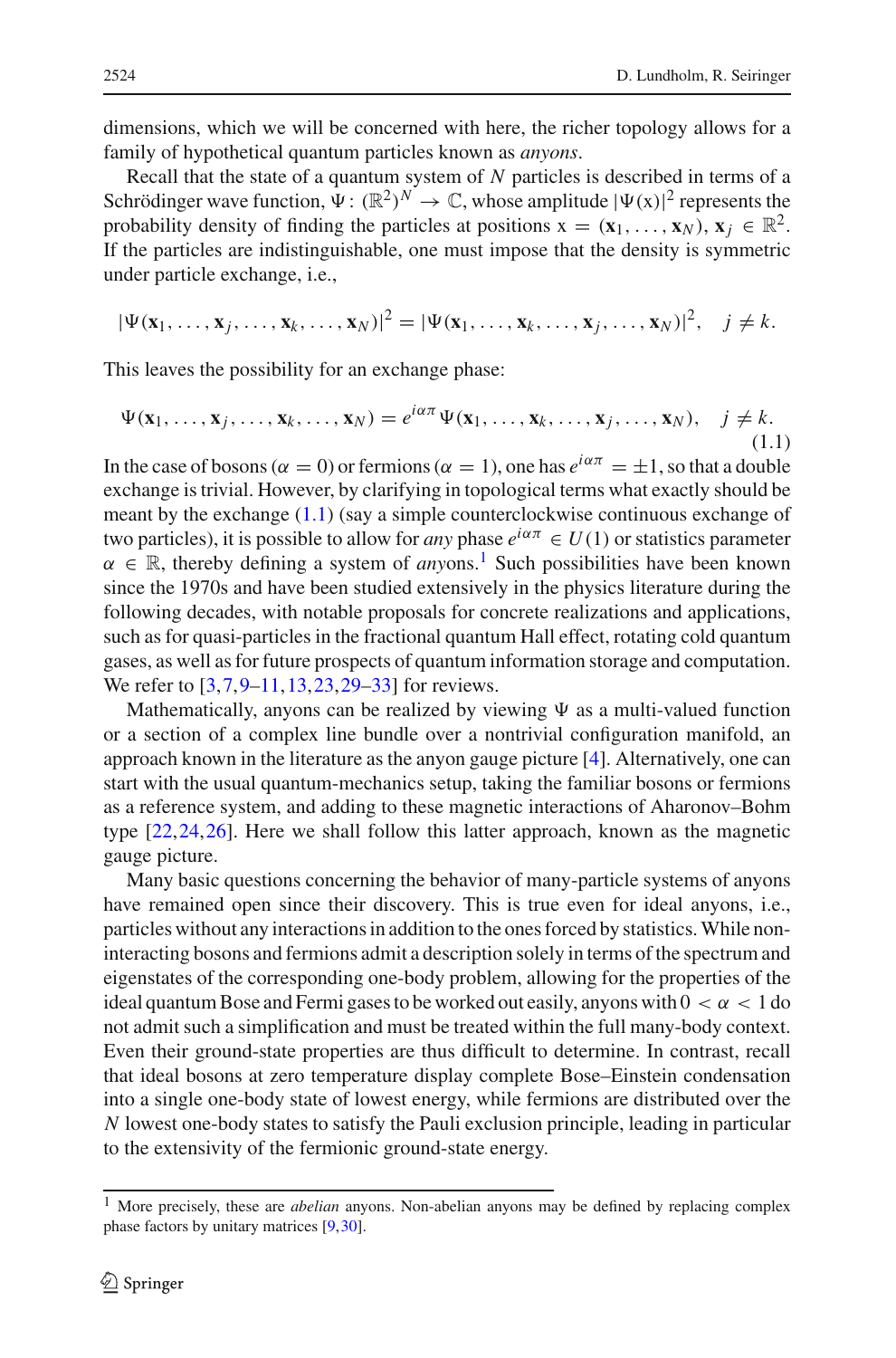We show in this work that the ground-state energy of the ideal anyon gas has a similar extensivity as the one for fermions, for all values of  $\alpha$  except for zero (i.e., bosons). In fact, we shall derive upper and lower bounds that interpolate linearly in  $\alpha$ between bosons at  $\alpha = 0$  and fermions at  $\alpha = 1$ . This improves on previous results which only applied to particular rational values of  $\alpha$ . Via well-known methods, our new bounds imply that also the celebrated Lieb–Thirring inequality holds for all anyons except for bosons.

#### **2 Model and main results**

In the magnetic gauge formulation, the kinetic energy operator for *N* ideal (i.e., pointlike) anyons in  $\mathbb{R}^2$  with statistics parameter  $\alpha \in \mathbb{R}$  is given by<sup>2</sup>

$$
\hat{T}_{\alpha} := \sum_{j=1}^N D_j^2,
$$

with the magnetically coupled momenta

$$
D_j := -i\nabla_{\mathbf{x}_j} + \alpha \mathbf{A}_j, \qquad \mathbf{A}_j := \sum_{\substack{k=1\\k \neq j}}^N (\mathbf{x}_j - \mathbf{x}_k)^{-\perp},
$$

where

$$
\mathbf{x}^{-\perp} := \frac{\mathbf{x}^{\perp}}{|\mathbf{x}|^2} = \frac{(-y, x)}{x^2 + y^2} \quad \text{for } \mathbf{x} = (x, y) \in \mathbb{R}^2,
$$

is the magnetic potential of an Aharonov–Bohm flux of magnitude  $2\pi$  at the origin, satisfying curl  $\mathbf{x}^{-\perp} = 2\pi \delta_0(\mathbf{x})$ . Since we demand that  $\alpha = 0$  represents bosons in accordance with [\(1.1\)](#page-1-0), we take the *N*-particle Hilbert space to be  $\mathcal{H} = L_{sym}^2(\mathbb{R}^{2N})$ , the permutation-symmetric square-integrable functions. The operators  $D_{\alpha} = (D_j)_{j=1}^N$ and  $T_\alpha$  then act as unbounded operators on  $H$  and, because of the singular nature of the vector potentials  $\mathbf{A}_j \notin L^2_{\text{loc}}$ , some care is needed to properly define their domains. One can in fact show  $[26,$  Theorem 5] that on  $\mathbb{R}^{2N}$  the minimal and maximal realizations of  $D_{\alpha}$  coincide and hence induce a natural form domain  $\mathscr{D}_{\alpha}^{N} = \text{dom}(D_{\alpha}) \subset \mathcal{H}$  for the kinetic energy  $T_{\alpha}$ . This choice is then taken to model ideal anyons. Indeed  $\alpha = 0$ yields free bosons, while  $\alpha = 1$  corresponds to fermions, with their domains being the Sobolev spaces  $\mathscr{D}_0^N = H^1_{sym}$ , dom $(\hat{T}_0) = H^2_{sym}$  and  $\mathscr{D}_1^N = U^{-1}H^1_{asym}$ , dom $(\hat{T}_1) =$  $U^{-1}H_{\text{asym}}^2$ , respectively. Here, the unitary map  $U: L_{\text{sym/asym}}^2 \to L_{\text{asym/sym}}^2$ ,

$$
(U\Psi)(\mathbf{x}_1,\ldots,\mathbf{x}_N):=\prod_{1\leq j
$$

<span id="page-2-0"></span><sup>&</sup>lt;sup>2</sup> We choose units such that  $\hbar = 1 = 2m$ , with *m* the particle mass.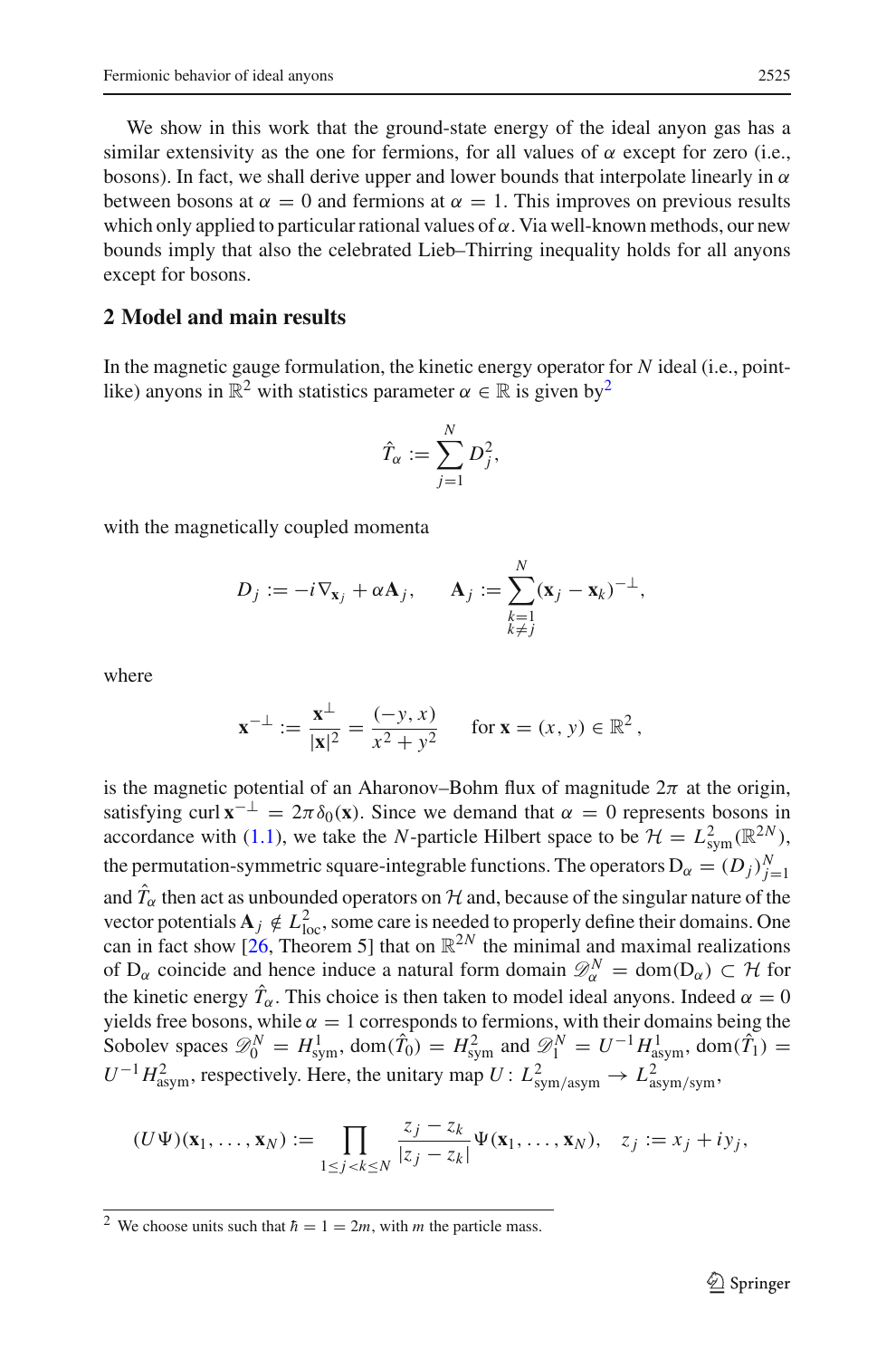transforms bosons with attached unit magnetic flux into free fermions, and vice versa.

In general, the gauge equivalence

$$
D_{\alpha+2n} = U^{-2n} D_{\alpha} U^{2n}, \qquad \mathscr{D}_{\alpha+2n}^N = U^{-2n} \mathscr{D}_{\alpha}^N, \qquad n \in \mathbb{Z},
$$

with  $U^{2n}$ :  $\mathcal{H} \to \mathcal{H}$ , implies that the entire spectrum of  $\hat{T}_{\alpha}$  is 2Z-periodic in  $\alpha$ . It is also symmetric under the reflection  $\alpha \mapsto -\alpha$ , by complex conjugation  $\Psi \mapsto \bar{\Psi}$ . Note that these properties are all in line with the periodicity of the exchange phase  $(1.1)$ . In particular, it suffices to consider the case  $0 \le \alpha \le 1$  only, which we will do from now on.

When restricting to finite domains  $\Omega \subset \mathbb{R}^2$  the operator  $\hat{T}_{\alpha}$  and its spectrum depends on the choice of boundary conditions. We may naturally define a Neumann realization via the nonnegative quadratic form

$$
\langle \Psi, \hat{T}_{\alpha}^{\Omega, \mathcal{N}} \Psi \rangle = \sum_{j=1}^{N} \int_{\Omega^N} |D_j \Psi|^2, \quad \Psi \in \mathscr{D}_{\alpha}^N,
$$

and a Dirichlet realization  $\hat{T}_{\alpha}^{\Omega,\mathcal{D}}$  by considering the same form for  $\Psi \in \mathcal{D}_{\alpha}^{N}$  with compact support in  $\Omega$ . In particular, let us define the Neumann ground-state energy for *N* anyons on a domain  $\Omega \subset \mathbb{R}^2$  as

$$
E_N^{\mathcal{N}}(\alpha; \Omega) := \inf \text{ spec } \hat{T}_{\alpha}^{\Omega, \mathcal{N}} = \inf \left\{ \sum_{j=1}^N \int_{\Omega^N} |D_j \Psi|^2 \; : \; \Psi \in \mathscr{D}_{\alpha}^N, \; \int_{\Omega^N} |\Psi|^2 = 1 \right\}
$$

and likewise for the Dirichlet ground-state energy  $E_N^{\mathcal{D}}(\alpha; \Omega) = \inf_{\alpha} \operatorname{spec} \hat{T}_{\alpha}^{\Omega, \mathcal{D}}$ .

For the special case of  $\Omega$  equal to the unit square  $Q_0 = [0, 1]^2$ , we will drop  $\Omega$  in the notation for simplicity, and simply write  $E_N^N(\alpha)$  and  $E_N^{\mathcal{D}}(\alpha)$ , respectively. Note that for a general square  $O \subset \mathbb{R}^2$ , we have

<span id="page-3-0"></span>
$$
E_N^{\mathcal{N}/\mathcal{D}}(\alpha; Q) = |Q|^{-1} E_N^{\mathcal{N}/\mathcal{D}}(\alpha),
$$
\n(2.1)

due to the homogeneous scaling property of  $D_{\alpha}$ . In particular, in the thermodynamic limit  $N \to \infty$ ,  $|Q| \to \infty$  with the density  $\rho = N/|Q|$  of the gas kept fixed, the energy per particle is equal to  $\rho$  times an  $\alpha$ -dependent constant, given by  $\lim_{N\to\infty} N^{-2} E_{N}^{\mathcal{N}/\mathcal{D}}(\alpha).$ 

The case  $\alpha = 1$  corresponds to ideal fermions, where the ground state energy is obtained by simply adding up the *N* lowest eigenvalues of the one-body operator, i.e., the Laplacian  $-\Delta_{Q_0}^{N/D}$ . From the Weyl asymptotics, one obtains

$$
E_N^{\mathcal{N}/\mathcal{D}}(1) = 2\pi N^2 + o(N^2) \quad \text{as} \quad N \to \infty.
$$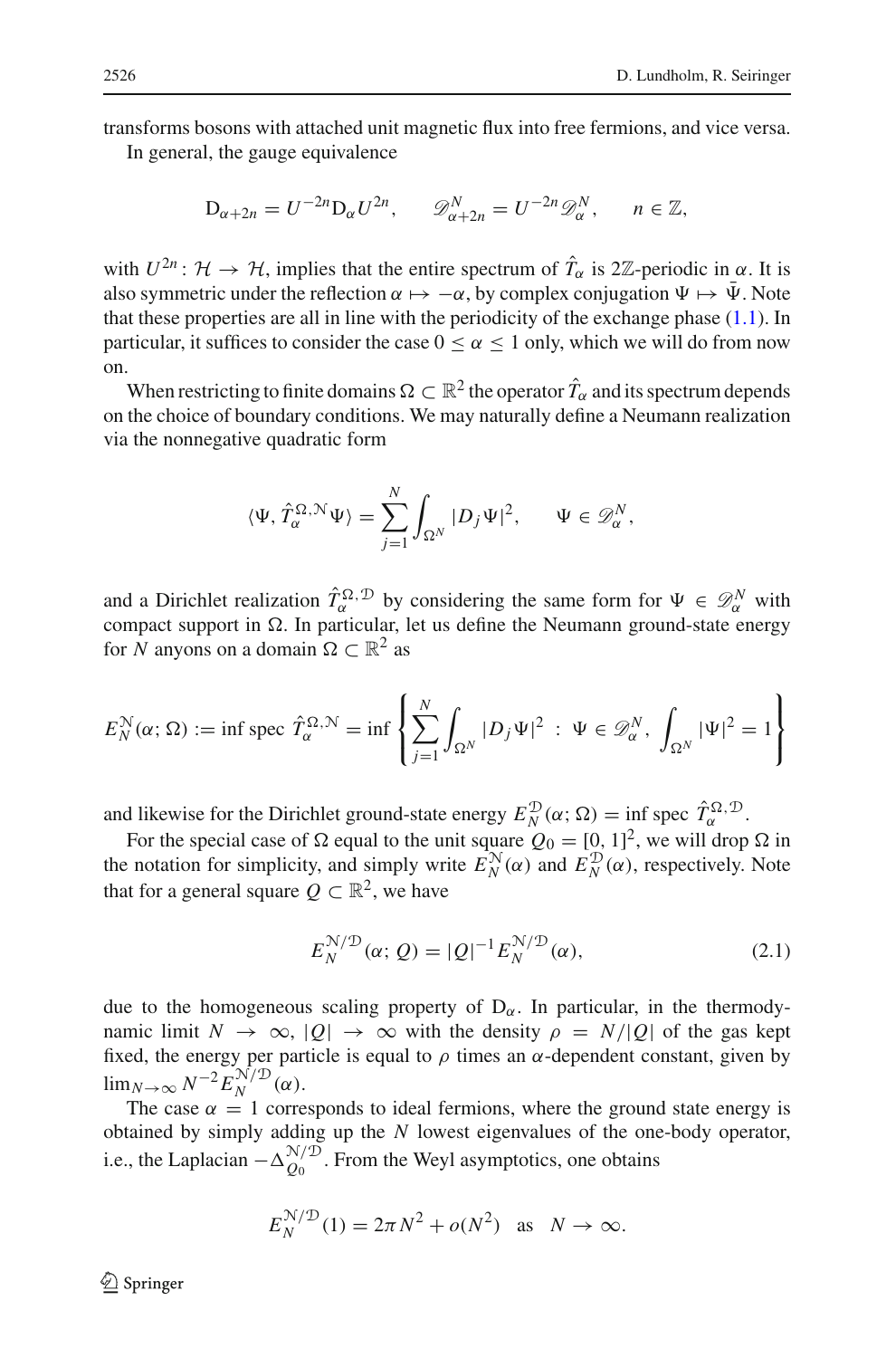On the other hand, for ideal bosons, i.e.,  $\alpha = 0$ ,

$$
E_N^{\mathcal{N}}(0) = 0 \quad \text{and} \quad E_N^{\mathcal{D}}(0) = 2\pi^2 N,
$$

which equals *N* times the infimum of the spectrum of the Laplacian  $-\Delta_{Q_0}^{\mathcal{N}/\mathcal{D}}$ . In the case  $0 < \alpha < 1$  of proper anyons, there is no simplification to a one-body problem, however; the system must be treated as a fully interacting many-body system.

Our main result is to show that for anyons with  $0 < \alpha < 1$  and confined to the unit square,  $E_N^{N/D}(\alpha) \sim N^2$ , as in the fermionic case, with a prefactor that is of order  $\alpha$  both in the upper and lower bounds. In this sense, the ideal anyon gas behaves fermionic, for any  $\alpha > 0$ . Since  $E_N^{\mathcal{D}}(\alpha) \geq E_N^{\mathcal{N}}(\alpha)$ , it is natural to derive an upper bound on  $E_N^{\mathcal{D}}(\alpha)$  and a lower bound on  $E_N^{\mathcal{N}}(\alpha)$ .

<span id="page-4-1"></span>Our main result is as follows:

**Theorem 2.1** (Bounds for the ideal anyon gas) *There exist constants*  $0 < C_1 \le C_2$  $\infty$  *such that for any*  $0 \leq \alpha \leq 1$ ,

<span id="page-4-2"></span>
$$
C_1 \alpha N^2 \left(1 - O(N^{-1})\right) \le E_N^{\mathcal{N}}(\alpha) \le E_N^{\mathcal{D}}(\alpha) \le C_2 \alpha N^2 + O(N) \quad \text{as } N \to \infty.
$$
\n(2.2)

*Moreover, in the limit*  $\alpha \rightarrow 0$ *,* 

<span id="page-4-0"></span>
$$
\liminf_{N \to \infty} \frac{E_N^N(\alpha)}{N^2} \ge \frac{\pi}{4} \alpha \left( 1 - O(\alpha^{1/3}) \right). \tag{2.3}
$$

These results should be compared with previous results in [\[12](#page-18-11)] and [\[25](#page-18-12)], respectively. In [\[25](#page-18-12)] the upper bound

$$
E_N^{\mathcal{D}}(\alpha)/N^2 \le 2\pi^2 + O(N^{-1/2})
$$
 independently of  $\alpha$ 

was derived (the constant was not made explicit however). In [\[12,](#page-18-11) Theorem 1.5], lower bounds were given utilizing methods developed in [\[24](#page-18-8)[–26\]](#page-18-9) to bound the anyon interaction in terms of an effective pair interaction, which is of long range and has a coupling strength that depends on number-theoretic properties of  $\alpha$ . Namely, for rational  $\alpha$  of the form of a reduced fraction  $\alpha = \mu/\nu$  with  $\mu, \nu \in \mathbb{N}, \nu \geq 2$  and  $\mu$ odd, one defines  $\alpha_* := 1/\nu$ , and  $\alpha_* := 0$  otherwise. Note that  $\alpha_* > 0$  if and only if  $\alpha$ is an odd-numerator rational. The result of [\[12,](#page-18-11) Theorem 1.5] is that

$$
\liminf_{N \to \infty} \frac{E_N^{\mathcal{N}}(\alpha)}{N^2} \ge \begin{cases} \tilde{C}_1 \alpha_* & \text{for some constant } \tilde{C}_1 > 0 \\ \pi \alpha_*(1 - O(\alpha_*^{1/3})) & \text{as } \alpha_* \to 0. \end{cases}
$$

While our lower bound [\(2.3\)](#page-4-0) is weaker by a factor 4 for small  $\alpha$  if  $\alpha = \alpha_*$ , it is valid for *all* α, not just odd-numerator rationals.

Theorem [2.1](#page-4-1) answers a question raised in [\[24](#page-18-8)[,25](#page-18-12)] whether for  $\alpha_* = 0$  (and  $\alpha \neq 0$ ) the energy  $E_N^{\mathcal{N}/\mathcal{D}}(\alpha)$  could be of lower order in *N* than the one for fermions or anyons with  $\alpha_* > 0$ . It shows that the behavior of the ground-state energy is fermionic, for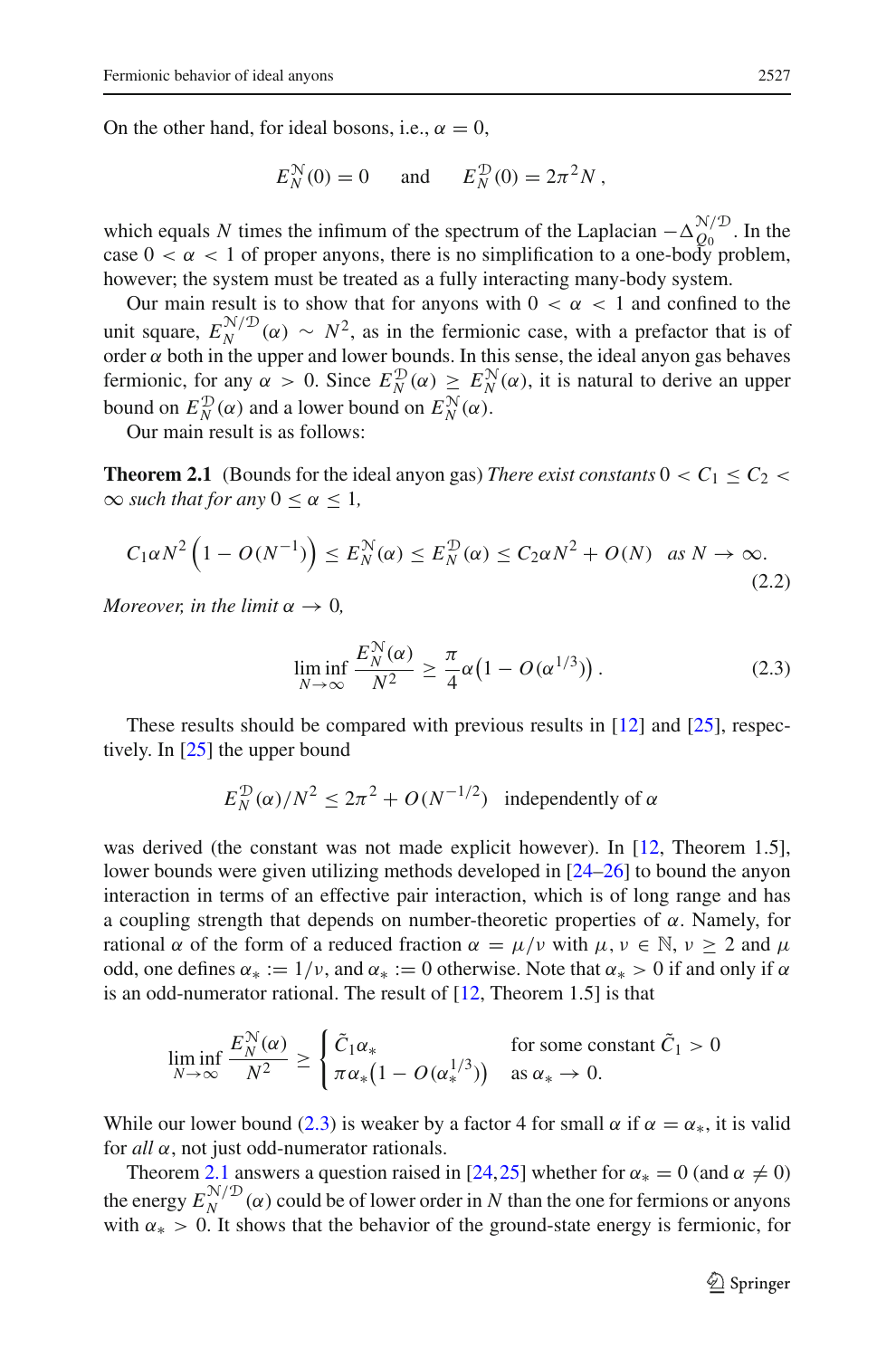any  $\alpha \neq 0$ . However, it still leaves open the possibility that the exact energy in the thermodynamic limit may be smaller around even-numerator rational  $\alpha$  than around α with relatively large α∗, i.e., odd-numerator rationals with small denominator. In particular, it is not known whether it depends smoothly, or even continuously, on  $\alpha$ . We refer to  $[1,2,20,21,25]$  $[1,2,20,21,25]$  $[1,2,20,21,25]$  $[1,2,20,21,25]$  $[1,2,20,21,25]$  $[1,2,20,21,25]$  for further discussion on the  $\alpha$ -dependence of the ground-state energy.

The improved lower bounds in Theorem [2.1](#page-4-1) can be used to show the validity of a Lieb-Thirring inequality for anyons on the full space  $\mathbb{R}^2$ , extending the result derived in [\[24\]](#page-18-8). Originally, Lieb and Thirring considered fermions in the context of stability of interacting Coulomb systems [\[15,](#page-18-15)[16\]](#page-18-16) (see also [\[14](#page-18-17)]), and proved a uniform bound for the kinetic energy of any fermionic many-body wave function  $\Psi$  in terms of an  $L^p$ -norm of its one-body density, defined as

<span id="page-5-2"></span>
$$
\varrho_{\Psi}(\mathbf{x}) := N \int_{\mathbb{R}^{2(N-1)}} |\Psi(\mathbf{x}, \mathbf{x}_2, \dots, \mathbf{x}_N)|^2 \prod_{k \ge 2} d\mathbf{x}_k, \tag{2.4}
$$

(in fact,  $p = 2$  in two dimensions) thereby combining the uncertainty and Pauli exclusion principles of quantum mechanics into a single powerful bound. In [\[24,](#page-18-8) Theorem 1], an inequality of this type was proved to hold for anyons in case  $\alpha_* > 0$ , with a quadratic dependence on  $\alpha_{*}$ , and was later improved in [\[12](#page-18-11), Theorem 1.6] where a linear dependence in  $\alpha_*$  was obtained. Here we extend these results to all anyons except for bosons, i.e., any  $0 < \alpha \leq 1$ .

<span id="page-5-0"></span>**Theorem 2.2** (Lieb–Thirring inequality for ideal anyons) *There exists a constant C* > 0 *such that for any*  $0 \le \alpha \le 1$ ,  $N \ge 1$  *and*  $\Psi \in \mathscr{D}_{\alpha}^{N}$ 

$$
\sum_{j=1}^N \int_{\mathbb{R}^{2N}} |D_j \Psi|^2 \geq C\alpha \int_{\mathbb{R}^2} \varrho \Psi(\mathbf{x})^2 d\mathbf{x}.
$$

One simple consequence of Theorem [2.2](#page-5-0) concerns the ground-state energy of  $T_\alpha$  +  $\hat{V}$ , where  $\hat{V}(\mathbf{x}_1,\ldots,\mathbf{x}_N) := \sum_{j=1}^N V(\mathbf{x}_j)$  for a one-body potential  $V: \mathbb{R}^2 \to \mathbb{R}$ . One gets

<span id="page-5-1"></span>
$$
\inf \operatorname{spec} \left( \hat{T}_{\alpha} + \hat{V} \right) \ge -\frac{1}{4C\alpha} \int_{\mathbb{R}^2} V_{-}(\mathbf{x})^2 d\mathbf{x} \tag{2.5}
$$

independently of *N*, where  $V_-\coloneq \max\{-V, 0\}$  denotes the negative part of *V*. Applying this, e.g., to  $V(\mathbf{x}) = |\mathbf{x}|^2 - \mu$  and optimizing over  $\mu > 0$  gives the lower bound  $\frac{4}{3} \overline{N}^{3/2} \sqrt{\overline{C}\alpha/\pi}$  on the ground-state energy of the ideal anyon gas in a harmonic oscillator potential.

The bound [\(2.5\)](#page-5-1) may for example be applied in a physically relevant setting involving several species of charged particles subject to Coulomb interactions and confined to a very thin two-dimensional layer. Taking one of the species of particles in the layer to be anyons, as was previously considered in [\[26,](#page-18-9) Theorem 21], our result proves that such a system is thermodynamically stable for any type of anyon except for bosons. Our method of proof also clarifies that, at least in two dimensions, stability is a consequence solely of the local two-particle repulsive properties of any of the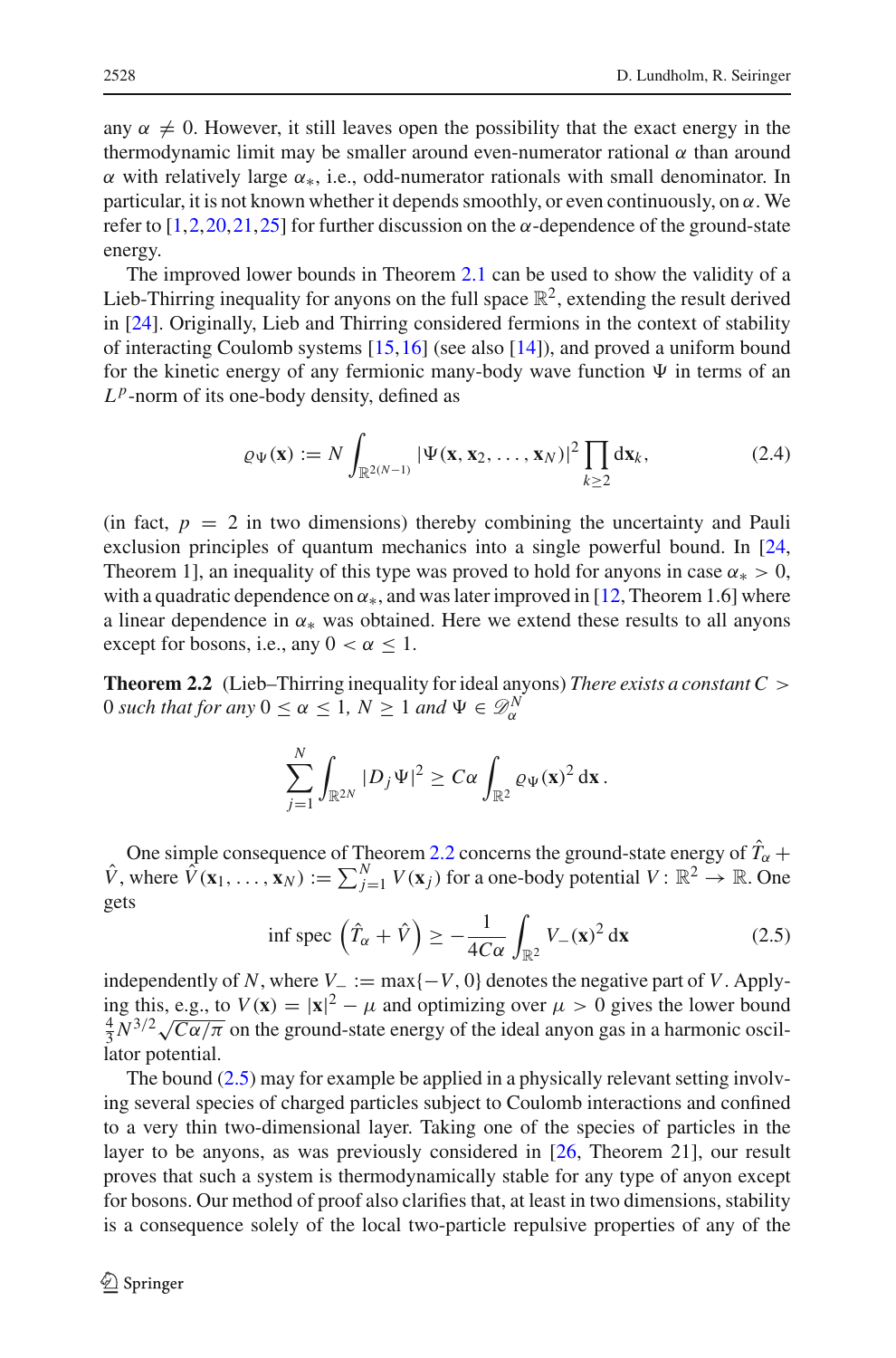component species, in the sense that all that is required is a strictly positive energy  $E_2^{\mathcal{N}}(\alpha)$ , generalizing the Pauli exclusion principle.

# **3 Upper bounds**

A key tool for obtaining upper bounds is to use the fact that interactions between particles with wave functions supported on disjoint sets can be gauged away, as described in [\[25](#page-18-12)]. In fact, we have the following subadditivity property for the Dirichlet energy  $E_N^{\mathcal{D}}(\alpha; \Omega)$  on a general domain  $\Omega \subset \mathbb{R}^2$ .

<span id="page-6-1"></span>**Lemma 3.1** (Subadditivity) *If*  $\Omega_1$  *and*  $\Omega_2$  *are disjoint and simply connected subsets*  $of \mathbb{R}^2$ , then

$$
E_{N_1+N_2}^{\mathcal{D}}(\alpha;\Omega_1\cup\Omega_2)\leq E_{N_1}^{\mathcal{D}}(\alpha;\Omega_1)+E_{N_2}^{\mathcal{D}}(\alpha;\Omega_2)
$$

*for any*  $0 < \alpha \le 1$  *and*  $N_1, N_2 \ge 1$ *.* 

*Proof* Let  $\Phi_1(\mathbf{x}_1, ..., \mathbf{x}_{N_1})$  be a function in  $\mathcal{D}_{\alpha}^{N_1}$  supported on  $\Omega_1^{N_1}$ , and similarly for  $\Phi_2$  supported on  $\Omega_2^{N_2}$ . As a trial state for the  $N_1 + N_2$  particle problem, we can take

$$
\Psi(x) = \mathcal{S}\bigg[\Phi_1(x_1,\ldots,x_{N_1})\Phi_2(x_{N_1+1},\ldots,x_{N_1+N_2})\prod_{1 \leq j \leq N_1 < k \leq N_1+N_2}e^{-i\alpha\phi_{jk}}\bigg]
$$

where

<span id="page-6-3"></span>
$$
\phi_{jk} = \arg \frac{z_j - z_k}{|z_j - z_k|}, \quad z_j := x_j + iy_j,
$$
\n(3.1)

and *S* denotes symmetrization. The phase factor  $\phi_{ik}$  is a priori only defined modulo  $2\pi$ , but can be chosen in a smooth way for  $z_j \in \Omega_1$ ,  $z_k \in \Omega_2$  due to our assumptions on these domains. A simple calculation shows that

$$
\sum_{j=1}^{N_1+N_2} \int_{(\Omega_1 \cup \Omega_2)^{N_1+N_2}} |D_j \Psi|^2 = \sum_{j=1}^{N_1} \int_{\Omega_1^{N_1}} |D'_j \Phi_1|^2 + \sum_{j=1}^{N_2} \int_{\Omega_2^{N_2}} |D''_j \Phi_2|^2
$$

where  $D'_j = -i\nabla_j + \alpha \sum_{1 \le k \le N_1, k \ne j} (x_j - x_k)^{-\perp}$  and likewise for  $D''_j$  (involving only the particles in  $\Omega_2$ ). The claimed bound readily follows.

The following lemma gives an upper bound on  $E_N^{\mathcal{D}}(\alpha)$  that is linear in  $\alpha$  for small  $\alpha$ . It is restricted to small particle number, however. The bound follows from a calculation using a trial state similar to the one introduced by Dyson in [\[5\]](#page-17-4) to obtain an upper bound on the ground-state energy of the hard-sphere Bose gas.

<span id="page-6-2"></span>**Lemma 3.2** (Upper bound à la Dyson) *If*  $8\pi \alpha N < 1$ *, then* 

<span id="page-6-0"></span>
$$
E_N^{\mathcal{D}}(\alpha) \le 2\pi^2 N + \frac{9\pi}{2} N(N-1)\alpha \frac{1 + \left(\frac{4}{3}\right)^3 20\pi (N-2)\alpha}{\left(1 - 8\pi\alpha N\right)^2}.
$$
 (3.2)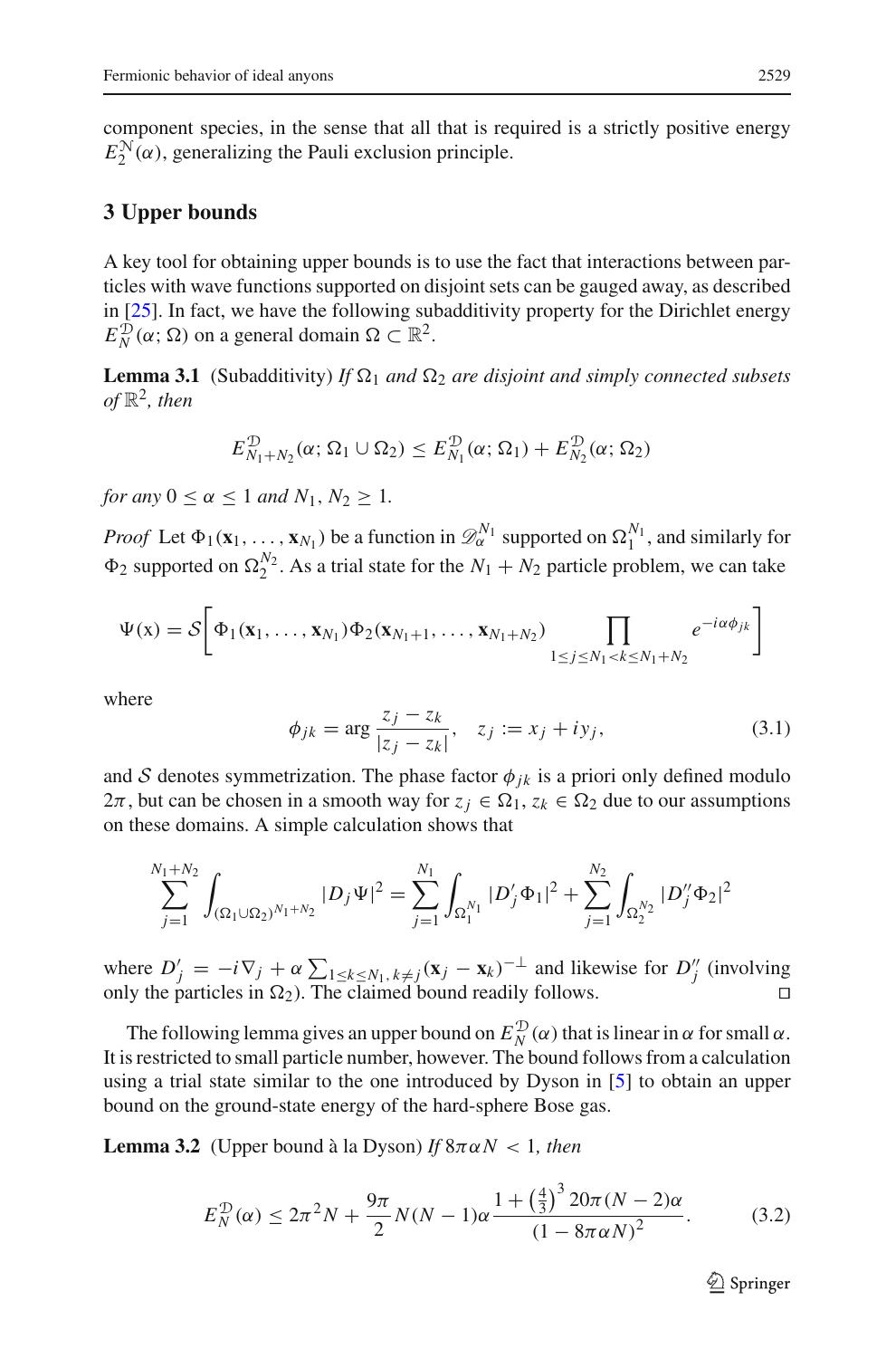*Furthermore, if*  $2\pi \alpha N < 1$  *then* 

<span id="page-7-1"></span>
$$
E_N^{\mathcal{N}}(\alpha) \le 2\pi N(N-1)\alpha \frac{1 + \frac{20}{3}\pi (N-2)\alpha}{(1 - 2\pi\alpha N)^2}.
$$
 (3.3)

*Proof* We choose as a trial state a real-valued function  $\Phi$ , in which case

<span id="page-7-0"></span>
$$
\sum_{j=1}^{N} \int_{Q_0^N} |D_j \Phi|^2 = \sum_{j=1}^{N} \int_{Q_0^N} (|\nabla_j \Phi|^2 + \alpha^2 |\mathbf{A}_j|^2 \Phi^2), \tag{3.4}
$$

which is the energy of an *N*-body Bose gas with two- and three-body interactions of the form

$$
\sum_{j=1}^{N} |\mathbf{A}_{j}|^{2} = \sum_{j=1}^{N} \sum_{k \neq j} \sum_{l \neq j} (\mathbf{x}_{j} - \mathbf{x}_{k})^{-\perp} \cdot (\mathbf{x}_{j} - \mathbf{x}_{l})^{-\perp}
$$
  
= 
$$
\sum_{j \neq k} |\mathbf{x}_{j} - \mathbf{x}_{k}|^{-2} + \sum_{j \neq k \neq l \neq j} (\mathbf{x}_{j} - \mathbf{x}_{k})^{-\perp} \cdot (\mathbf{x}_{j} - \mathbf{x}_{l})^{-\perp}.
$$

It is well known that the minimum of the right side of  $(3.4)$  over *all* functions  $\Phi$  is the same as the one over only bosonic  $\Phi$  (see, e.g., [\[14,](#page-18-17) Corollary 3.1]), hence we may choose a  $\Phi$  that is not permutation-symmetric. In particular, we can use a Dyson ansatz  $[5, 17, 18]$  $[5, 17, 18]$  $[5, 17, 18]$  $[5, 17, 18]$  $[5, 17, 18]$  of the form

<span id="page-7-2"></span>
$$
\Phi(\mathbf{x}_1,\ldots,\mathbf{x}_N)=\prod_{j=1}^N\varphi(\mathbf{x}_j)f(\mathbf{x}_j-\mathbf{y}_j(\mathbf{x}_j;\mathbf{x}_1,\ldots,\mathbf{x}_{j-1}))
$$
(3.5)

where we take  $\varphi(\mathbf{x}) = 2 \sin(\pi x) \sin(\pi y)$  to be the *L*<sup>2</sup>-normalized ground state of the Dirichlet Laplacian on  $Q_0$ ,  $f$  is a nonnegative radial function bounded by 1, and  $\mathbf{y}_i(\mathbf{x}_i; \mathbf{x}_1, \dots, \mathbf{x}_{i-1})$  denotes the nearest neighbor of  $\mathbf{x}_i$  among the points {**x**1,..., **x***j*−1}. A straightforward generalization of the calculation in [\[5,](#page-17-4)[17](#page-18-18)[,18](#page-18-19)] leads to the upper bound

$$
E_N^{\mathcal{D}}(\alpha) \leq \|\Phi\|^{-2} \sum_{j=1}^N \int_{Q_0^N} \left( |\nabla_j \Phi|^2 + \alpha^2 |\mathbf{A}_j|^2 \Phi^2 \right)
$$
  
\n
$$
\leq 2\pi^2 N + N(N-1) \|\varphi\|_4^4 \frac{\int_{\mathbb{R}^2} |\nabla f|^2 + \alpha^2 \int_B |f(\mathbf{x})|^2 |\mathbf{x}|^{-2}}{\left(1 - N \|\varphi\|_\infty^2 \int_{\mathbb{R}^2} (1 - f^2) \right)^2}
$$
  
\n
$$
+ N(N-1)(N-2) \|\varphi\|_\infty^4 \frac{\frac{2}{3} \left( \int_{\mathbb{R}^2} f |\nabla f| \right)^2 + \alpha^2 \left( \int_B |f(\mathbf{x})|^2 |\mathbf{x}|^{-1} \right)^2}{\left(1 - N \|\varphi\|_\infty^2 \int_{\mathbb{R}^2} (1 - f^2) \right)^2},
$$

assuming that the term in parentheses in the denominators is strictly positive. Here *B* denotes the ball of radius  $\sqrt{2}$  centered at the origin. Note that  $\|\varphi\|_4^4 = 9/4$  and  $\|\varphi\|_{\infty}^2 = 4$ . We shall choose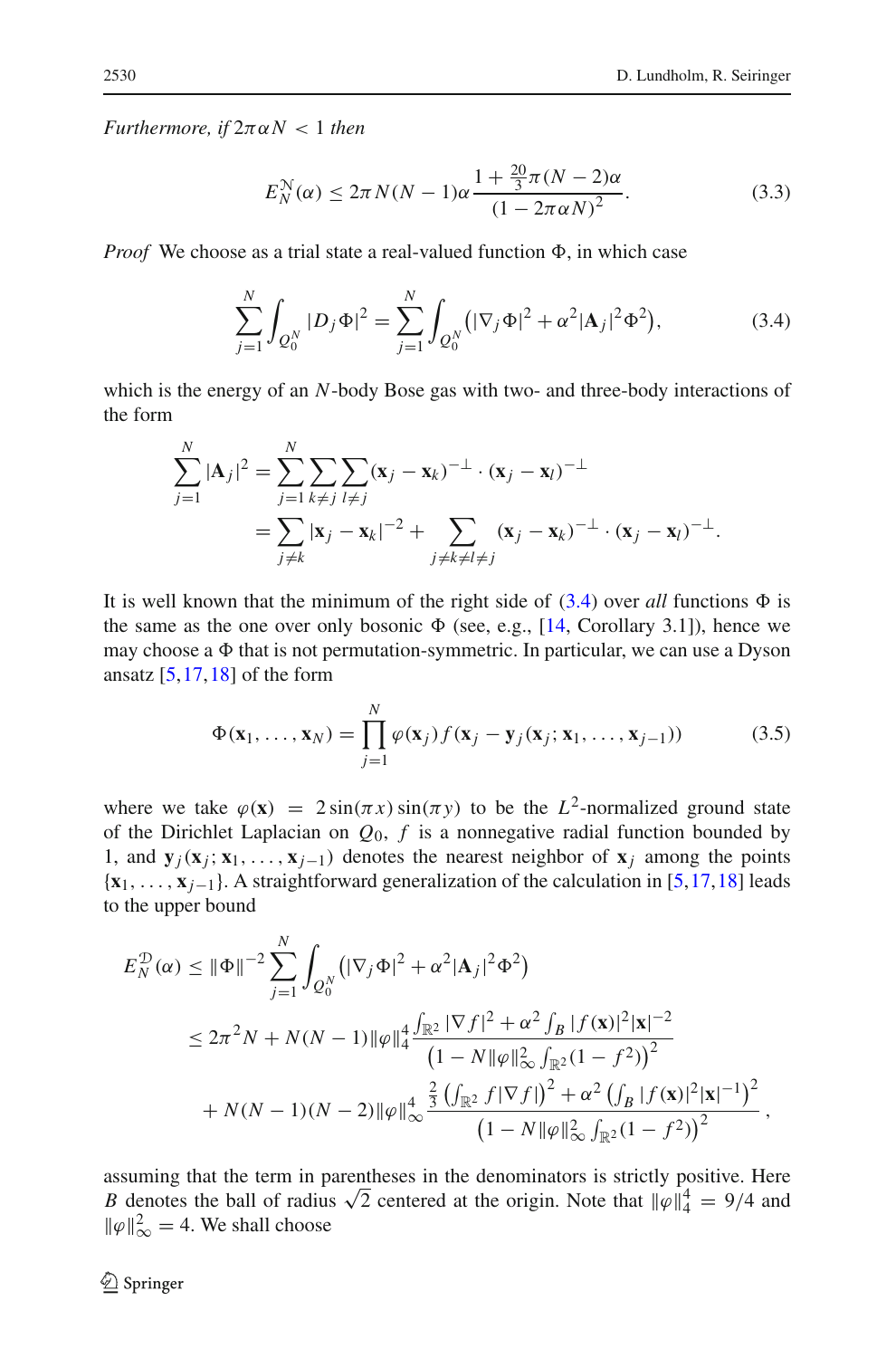$$
f(\mathbf{x}) = \min\left\{ \left( |\mathbf{x}| / \sqrt{2} \right)^{\alpha}, 1 \right\}
$$

in which case

$$
\int_{\mathbb{R}^2} |\nabla f|^2 = \alpha^2 \int_B f(\mathbf{x})^2 |\mathbf{x}|^{-2} = \pi \alpha
$$

as well as

$$
\int_{\mathbb{R}^2} f|\nabla f| = \alpha \int_B f(\mathbf{x})^2 |\mathbf{x}|^{-1} = \frac{\sqrt{8}\pi \alpha}{1 + 2\alpha} \quad \text{and} \quad \int_{\mathbb{R}^2} (1 - f^2) = \frac{2\pi \alpha}{1 + \alpha}.
$$

This leads to the claimed upper bound [\(3.2\)](#page-6-0).

The same strategy can be used to obtain the upper bound  $(3.3)$  on the Neumann energy  $E_N^{\mathcal{N}}(\alpha)$ . In this case, one simply chooses  $\varphi = 1$  in [\(3.5\)](#page-7-2).

A combination of Lemmas [3.1](#page-6-1) and [3.2](#page-6-2) leads to the following result, which immediately implies the upper bound claimed in [\(2.2\)](#page-4-2) in Theorem [2.1.](#page-4-1)

**Proposition 3.3** (Global upper bound) *There exists a constant C* > 0 *such that for any*  $0 \le \alpha \le 1$  *and any*  $N \ge 1$  *we have* 

$$
E_N^{\mathcal{D}}(\alpha) \leq C\left(N + \alpha N^2\right).
$$

*Proof* We shall divide the unit square  $Q_0$  into disjoint smaller boxes and place a fixed number  $n \ge 1$  particles in each box. More precisely, we divide  $Q_0$  into  $M^2$  smaller boxes (squares)  ${Q_q}_{q=1}^{M^2}$  of side length  $M^{-1}$ , with  $M = \lceil (N/n)^{1/2} \rceil$ . We place *n* particles into as many boxes as possible, and fewer than  $n$  in the remaining ones, if necessary. Denoting the number of particles in  $Q_q$  by  $n_q$ , and using the subadditivity in Lemma  $3.1$  as well as the scaling property  $(2.1)$ , we obtain

<span id="page-8-0"></span>
$$
E_N^{\mathcal{D}}(\alpha) \le M^2 \sum_{q=1}^{M^2} E_{n_q}^{\mathcal{D}}(\alpha). \tag{3.6}
$$

We shall distinguish three cases. First, if  $16\pi\alpha \ge 1$ , we shall use [\(3.6\)](#page-8-0) for  $n = 1$ . Since  $E_1^{\mathcal{D}}(\alpha) = 2\pi^2$ , we obtain

$$
E_N^{\mathcal{D}}(\alpha) \le 2\pi^2 M^2 N \le 2\pi^2 N \left(N^{1/2} + 1\right)^2.
$$

In the opposite case  $16\pi\alpha < 1$ , we shall choose *n* such that  $8\pi\alpha n < 1$ , in which case we can apply the bound of Lemma [3.2](#page-6-2) to  $E_{n_q}^{\mathcal{D}}(\alpha)$ , and obtain

$$
E_N^{\mathcal{D}}(\alpha) \le M^2 \left(2\pi^2 N + \frac{9\pi}{2} N n \alpha \frac{1 + \left(\frac{4}{3}\right)^3 20\pi n \alpha}{\left(1 - 8\pi \alpha n\right)^2}\right)
$$

 $\mathcal{L}$  Springer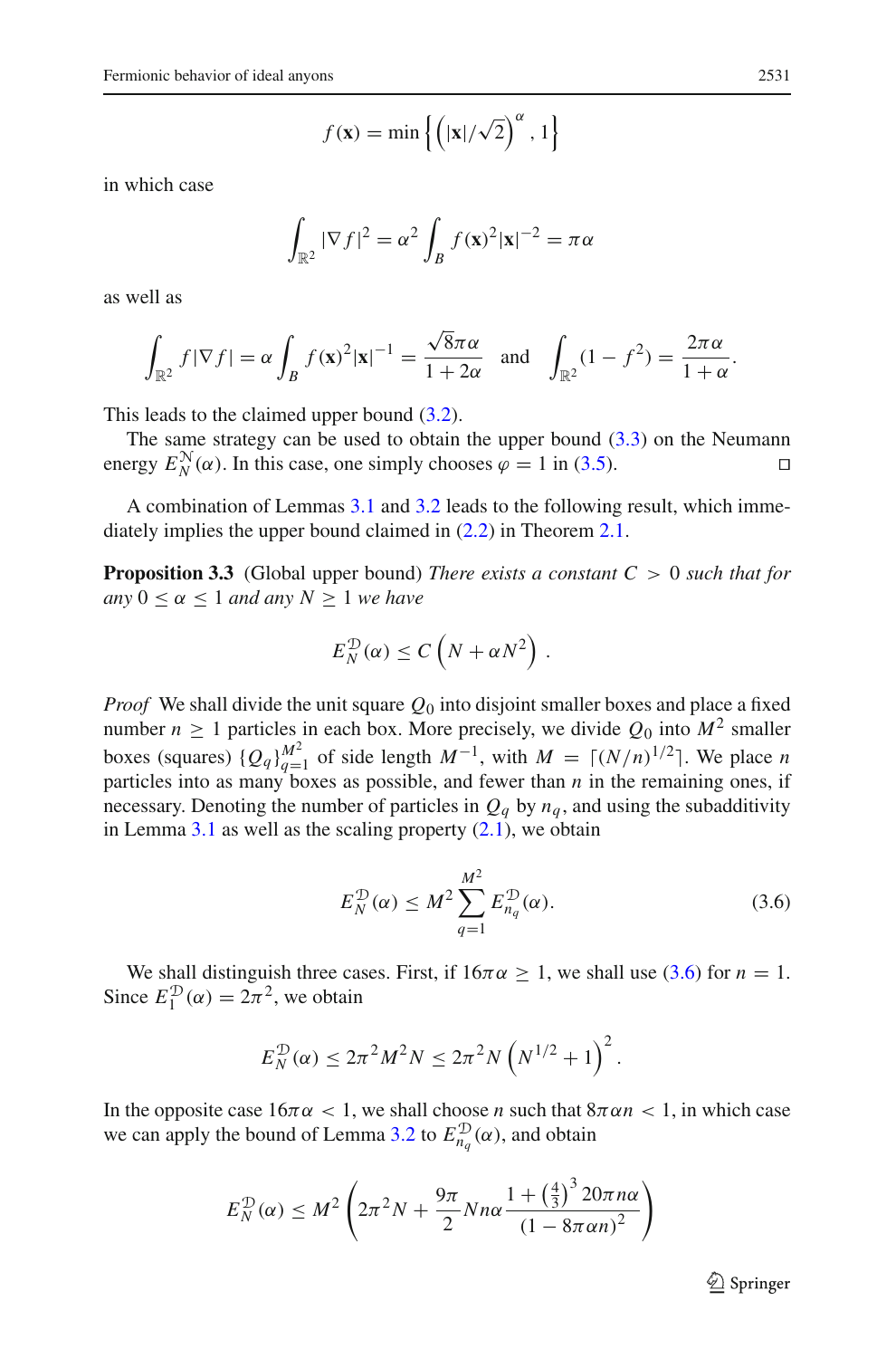using  $n_q \le n$  on each box. Now if also  $16\pi \alpha N < 1$ , we take  $n = N$ , i.e.,  $M = 1$ , and obtain

$$
E_N^{\mathcal{D}}(\alpha) \leq 2\pi^2 N + 2\pi N^2 \alpha \left(9 + \frac{80}{3}\right).
$$

Finally, if  $16\pi\alpha < 1$  and  $16\pi\alpha N \ge 1$ , we take  $n = \lfloor \frac{1}{16\pi\alpha} \rfloor$  so that  $16\pi\alpha n \le 1$ . Then *M* ≤  $\lceil (32παN)^{1/2} \rceil$  ≤  $\frac{3}{2} (32παN)^{1/2}$ , hence

$$
E_N^{\mathcal{D}}(\alpha) \leq 72\pi \alpha N^2 \left(2\pi^2 + \frac{9}{8} + \frac{10}{3}\right).
$$

This completes the proof of the proposition.

## **4 Lower bounds**

As in [\[12,](#page-18-11)[24](#page-18-8)[–26\]](#page-18-9), the key ingredient in the strategy to obtain lower bounds is to first prove a lower bound for the local Neumann energy that is *linear* in the particle number *N*. By splitting the original domain suitably, one may then lift such a bound to one that is *quadratic* in *N*. This method and local bound, referred to as a "local exclusion principle", goes back to the way Dyson and Lenard incorporated the Pauli exclusion principle for fermions in their original proof of stability of matter [\[6](#page-17-5)], and was further developed in [\[24,](#page-18-8)[26](#page-18-9)[–28\]](#page-18-20) for interacting bosonic gases and in [\[8\]](#page-18-21) for a model of fermions with point interactions.

#### **4.1 Preliminaries**

We start by recalling some of the previously obtained lower bounds which shall also turn out to be useful in deriving the new bounds. The simplest one is the usual diamagnetic inequality which is also valid for anyons [\[26,](#page-18-9) Lemma 4] and tells us that their kinetic energy is always at least as big as the one of bosons:

<span id="page-9-1"></span>**Lemma 4.1** (Diamagnetic inequality) *For any*  $0 \le \alpha \le 1$ ,  $N \ge 1$ ,  $\Omega \subset \mathbb{R}^2$  *and*  $\Psi \in \mathcal{D}_{\alpha}^N$  one has the inequality

$$
\sum_{j=1}^N \int_{\Omega^N} |D_j \Psi|^2 \geq \sum_{j=1}^N \int_{\Omega^N} |\nabla_j |\Psi||^2.
$$

<span id="page-9-0"></span>Next we consider a certain analog of Lemma [3.1](#page-6-1) for the Neumann energy, where subadditivity becomes superadditivity.

**Lemma 4.2** (Superadditivity) *For*  $K \geq 2$ , *let*  $\{\Omega_q\}_{q=1}^K$  *be a collection of disjoint, simply connected subsets of*  $\mathbb{R}^2$ *. For*  $\vec{n} \in \mathbb{N}_0^K$  *with*  $\sum_q n_q = N$ *, let*  $\mathbb{1}_{\vec{n}}$  *denote the*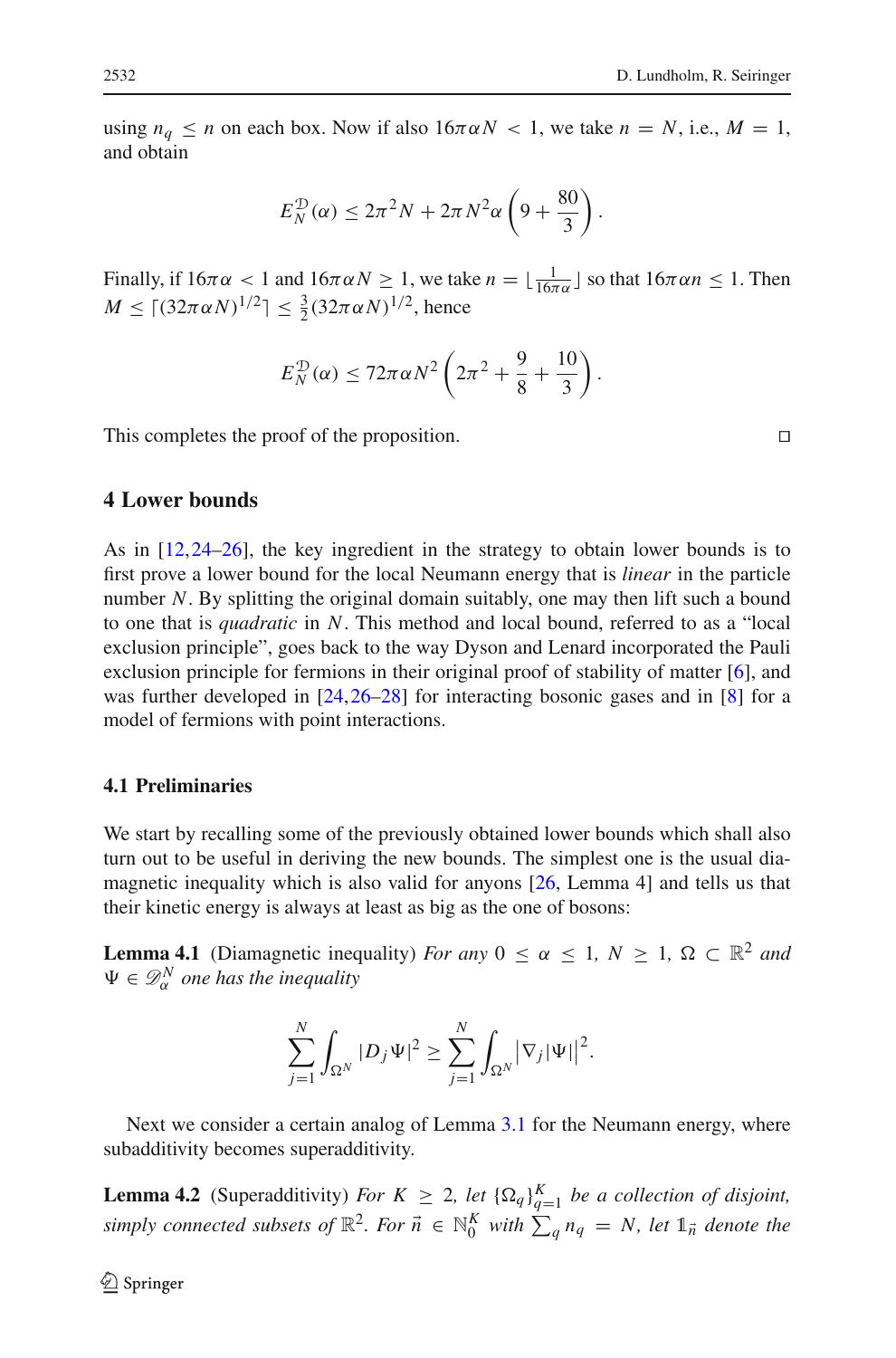*characteristic function of the subset of*  $\mathbb{R}^{2N}$  *where exactly n<sub>a</sub> of the points*  $\{x_1, \ldots, x_N\}$ *are in*  $\Omega_a$ *, for all*  $1 \leq q \leq K$ *. Let* 

<span id="page-10-1"></span>
$$
W(\mathbf{x}_1,\ldots,\mathbf{x}_N) := \sum_{\vec{n}} \sum_{q=1}^K E_{n_q}^{\mathcal{N}}(\alpha; \Omega_q) \mathbb{1}_{\vec{n}}(\mathbf{x}_1,\ldots,\mathbf{x}_N). \tag{4.1}
$$

*With*  $\Omega := \bigcup_{a} \Omega_a$ *, we have* 

<span id="page-10-0"></span>
$$
\sum_{j=1}^{N} \int_{\Omega^{N}} |D_{j} \Psi|^{2} \ge \int_{\Omega^{N}} W |\Psi|^{2}
$$
 (4.2)

*for any*  $\Psi \in \mathscr{D}_{\alpha}^N$ . In particular,

<span id="page-10-3"></span>
$$
E_N^{\mathcal{N}}(\alpha; \Omega) \ge \min_{\vec{n}} \sum_{q=1}^K E_{n_q}^{\mathcal{N}}(\alpha; \Omega_q). \tag{4.3}
$$

*Proof* We start by noting that if  $\mathbf{x}_j \in \Omega$  for all  $1 \leq j \leq N$ , then  $1 =$  $\sum_{n=1}^{\infty} \mathbb{1}_{n}(\mathbf{x}_{1},...,\mathbf{x}_{N})$ . Moreover, for any given  $\vec{n}$ , we can further divide the support of  $1\overrightarrow{n}$  into sets corresponding to a labeling of what particles are in what subset. Specifically, for any  $\Psi \in \mathscr{D}_{\alpha}^{N}$ 

$$
\sum_{j=1}^N \int_{\Omega^N} |D_j \Psi|^2 \, \mathrm{d} \mathbf{x} = \sum_{\{A_k\}} \sum_{q=1}^K \int_{(\Omega \setminus \Omega_q)^{N-|A_q|}} \sum_{j \in A_q} \int_{\Omega_q^{|A_q|}} |D_j \Psi|^2 \, \mathrm{d} \mathbf{x}_{A_q} \, \mathrm{d} \mathbf{x}_{A_q^c},
$$

where the sum runs over all partitions of the particles into the sets  $\Omega_q$ , i.e., over collections of disjoint subsets  $A_k \subseteq \{1, 2, ..., N\}$  such that  $|A_1| + \cdots + |A_K| = N$ . We have introduced the notation  $dx_A = \prod_{j \in A} dx_j$ . Note that, for given *q*, all the particles with labels in  $A_q$  are located in  $\Omega_q$ , while the others are located in  $\Omega \backslash \Omega_q$ . The interaction of particles inside and outside  $\Omega_q$  can then be gauged away, as in the proof of Lemma [3.1,](#page-6-1) explicitly by writing  $\tilde{\Psi} = \prod_{j \in A_q, k \in A_q^c} e^{i\alpha \phi_{jk}} \Psi$ , with  $\phi_{jk}$  defined in  $(3.1)$ :

$$
\begin{split} &\sum_{j\in A_q}\int_{\Omega_q^{|A_q|}}|D_j\Psi|^2\,\mathrm{d}\mathbf{x}_{A_q}\\ &=amp;\sum_{j\in A_q}\int_{\Omega_q^{|A_q|}}|D_j'\tilde\Psi|^2\,\mathrm{d}\mathbf{x}_{A_q}\geq E^\mathcal{N}_{|A_q|}(\alpha;\Omega_q)\int_{\Omega_q^{|A_q|}}|\tilde\Psi|^2\,\mathrm{d}\mathbf{x}_{A_q},\end{split}
$$

where  $D'_j = -i\nabla_j + \alpha \sum_{k \in A_q, k \neq j} (\mathbf{x}_j - \mathbf{x}_k)^{-\perp}$ . Since  $|\Psi| = |\Psi|$  we thus arrive at the desired lower bound  $(4.2)$ .

<span id="page-10-2"></span>With the aid of the previous two lemmas, we can obtain the following bound, which is an adaptation of [\[19,](#page-18-22) Proposition 2].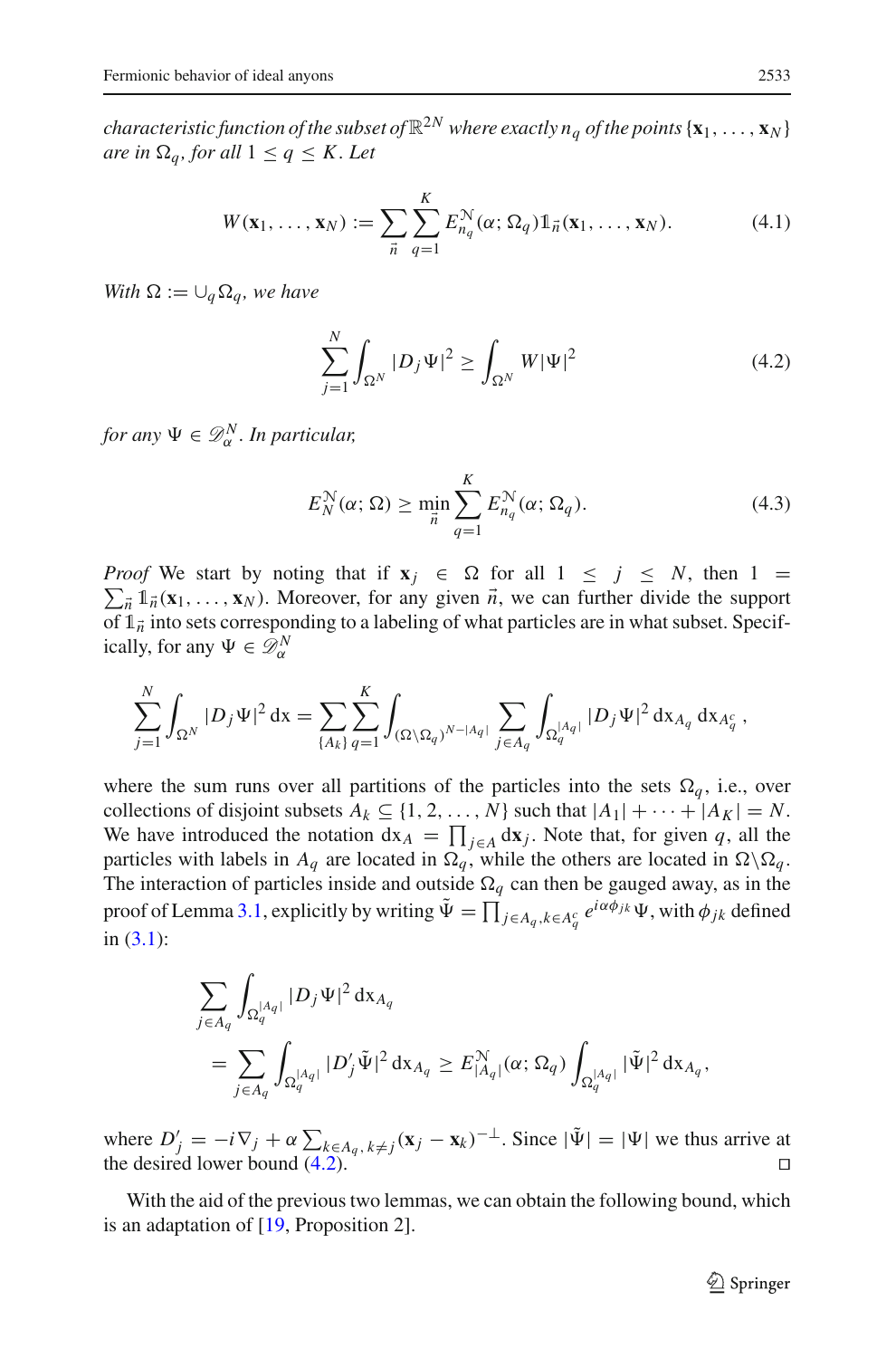**Lemma 4.3** (A priori bounds in terms of  $E_2^N(\alpha)$ ) *For any*  $0 \le \alpha \le 1$  *and*  $N \ge 3$  *we have*

<span id="page-11-0"></span>
$$
E_N^{\mathcal{N}}(\alpha) \ge \frac{\pi^2 {N \choose 2} \left(\frac{3}{4}\right)^{N-2} E_2^{\mathcal{N}}(\alpha)}{\left(\pi + 4\sqrt{E_2^{\mathcal{N}}(\alpha)}\right)^2 + E_2^{\mathcal{N}}(\alpha) {N \choose 2} \left(\frac{3}{4}\right)^{N-2}}
$$
(4.4)

*Proof* Let us split  $Q_0$  into four equally large squares,  $Q_0 = Q_1 \sqcup Q_2 \sqcup Q_3 \sqcup Q_4$ . Lemma [4.2](#page-9-0) implies that

$$
\sum_{j=1}^N \int_{Q_0^N} |D_j \Psi|^2 \ge \int_{Q_0^N} W |\Psi|^2
$$

with *W* defined in [\(4.1\)](#page-10-1) (with  $K = 4$  and  $\Omega_q = Q_q$  for  $1 \le q \le 4$ ). If we keep only the terms in [\(4.1\)](#page-10-1) where  $n_q = 2$ , we obtain the lower bound

$$
W(\mathbf{x}_1,\ldots,\mathbf{x}_N)\geq W_2(\mathbf{x}_1,\ldots,\mathbf{x}_N):=4E_2^{\mathcal{N}}(\alpha)\sum_{\vec{n}}\sum_{q=1}^4(n_q=2)\mathbb{1}_{\vec{n}}(\mathbf{x}_1,\ldots,\mathbf{x}_N),
$$

where we have introduced the convenient notation  $(P) = 1$  if the statement *P* is true and  $(P) = 0$  otherwise, and used the scaling property  $E_2^N(\alpha; Q_q) = 4E_2^N(\alpha)$  for  $1 \leq q \leq 4$ . The average value of  $W_2$  can be computed to be

$$
\int_{Q_0^N} W_2 = E_2^N(\alpha) {N \choose 2} \left(\frac{3}{4}\right)^{N-2}
$$

by counting the probability that exactly two particles are in a given square.

In order to estimate the expectation value of the potential  $W_2$  in a ground state  $\Psi$ , we borrow a bit of kinetic energy and use the diamagnetic inequality of Lemma [4.1.](#page-9-1) That is, for arbitrary  $\kappa \in [0, 1]$  we write

$$
\hat{T}_{\alpha}^{\mathcal{Q}_0,\mathcal{N}} = \kappa \hat{T}_{\alpha}^{\mathcal{Q}_0,\mathcal{N}} + (1-\kappa)\hat{T}_{\alpha}^{\mathcal{Q}_0,\mathcal{N}} \geq \kappa \hat{T}_{\alpha}^{\mathcal{Q}_0,\mathcal{N}} + (1-\kappa)W_2.
$$

The diamagnetic inequality then implies that

$$
E_N^{\mathcal{N}}(\alpha) = \inf \operatorname{spec} \hat{T}_{\alpha}^{\mathcal{Q}_0, \mathcal{N}} \ge \inf \operatorname{spec} \left[ -\kappa \Delta_{Q_0^N}^{\mathcal{N}} + (1 - \kappa) W_2 \right],
$$

with  $\Delta_{Q_0^N}^{\mathcal{N}}$  denoting the Neumann Laplacian on  $Q_0^N$ . Consider the projection  $P_0 :=$  $u_0\langle u_0, \cdot \rangle$  onto its normalized ground state  $u_0 \equiv 1$ , and the orthogonal complement  $P_0^{\perp} = 1 - P_0$ , for which we have

$$
-\Delta_{Q_0^N}^{\mathcal{N}} \geq \pi^2 P_0^{\perp}.
$$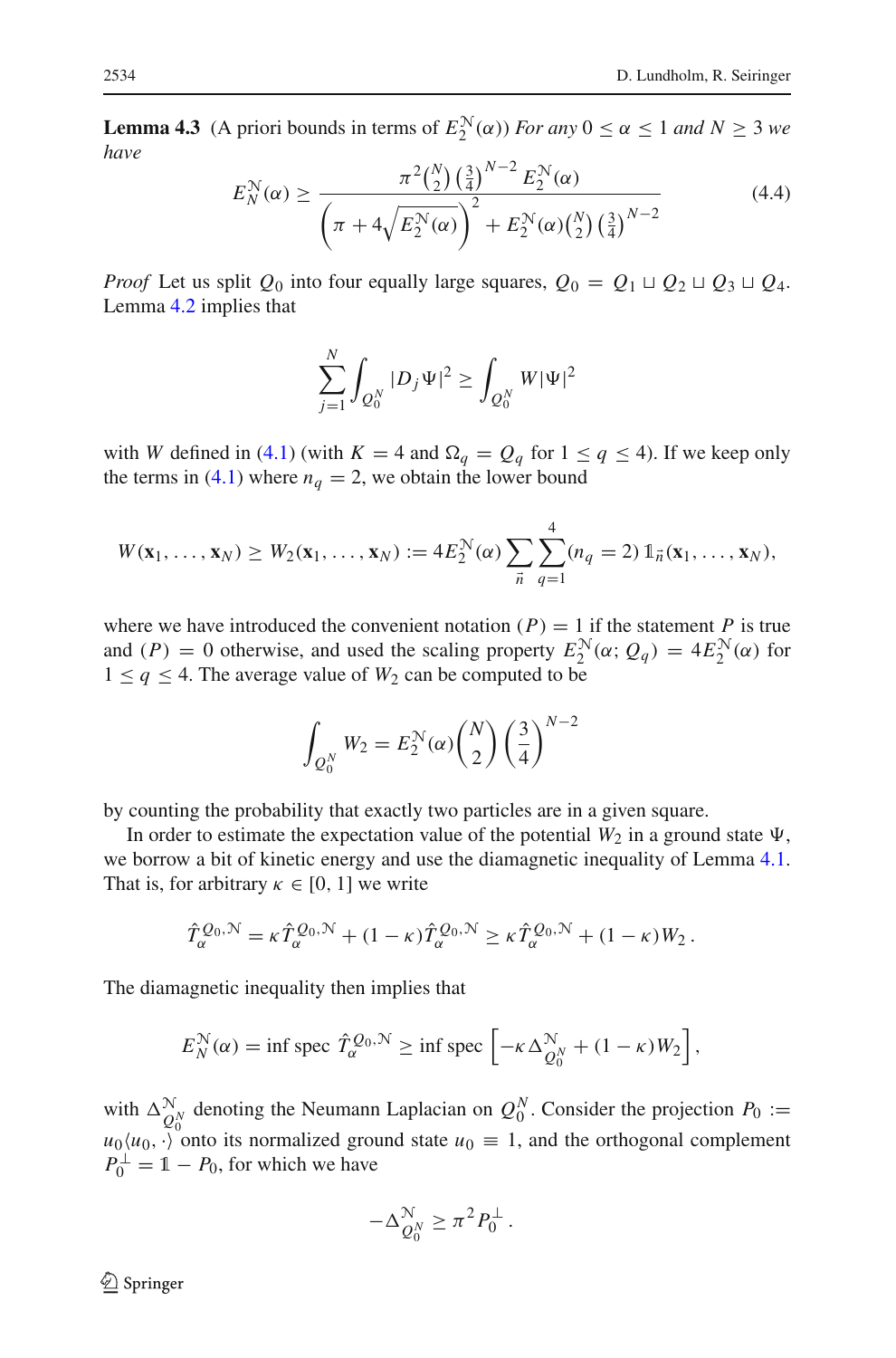Since  $W_2 \geq 0$ , the Cauchy–Schwarz inequality implies that

$$
W_2 = (P_0 + P_0^{\perp})W_2(P_0 + P_0^{\perp}) \ge (1 - \varepsilon)P_0W_2P_0 + (1 - \varepsilon^{-1})P_0^{\perp}W_2P_0^{\perp},
$$

for arbitrary  $\varepsilon \in (0, 1)$ . We have

$$
P_0 W_2 P_0 = P_0 \int_{Q_0^N} W_2.
$$

By using also the simple bound

$$
P_0^{\perp} W_2 P_0^{\perp} \le P_0^{\perp} \| W_2 \|_{\infty} \le P_0^{\perp} 2^4 E_2^{\mathcal{N}}(\alpha),
$$

we obtain

$$
-\kappa \Delta_{Q_0^N}^N + (1 - \kappa)W_2 \ge \left(\kappa \pi^2 - (1 - \kappa)\varepsilon^{-1} - 12^4 E_2^N(\alpha)\right) P_0^{\perp}
$$

$$
+ (1 - \kappa)(1 - \varepsilon) \binom{N}{2} \left(\frac{3}{4}\right)^{N-2} E_2^N(\alpha) P_0.
$$

The optimal choice of  $\kappa$  is to make the prefactors in front of the two projections on the right side equal, i.e.,

$$
\kappa = \frac{2^4(\varepsilon^{-1} - 1)E_2^N(\alpha)\left[1 + \varepsilon \binom{N}{2} \frac{3^{N-2}}{4^N}\right]}{\pi^2 + 2^4(\varepsilon^{-1} - 1)E_2^N(\alpha)\left[1 + \varepsilon \binom{N}{2} \frac{3^{N-2}}{4^N}\right]}.
$$

This choice leads to the bound

$$
E_N^{\mathcal{N}}(\alpha) \ge \frac{\pi^2 (1 - \varepsilon) {N \choose 2} \left(\frac{3}{4}\right)^{N-2} E_2^{\mathcal{N}}(\alpha)}{\pi^2 + 2^4 (\varepsilon^{-1} - 1) E_2^{\mathcal{N}}(\alpha) \left[1 + \varepsilon {N \choose 2} \frac{3^{N-2}}{4^N}\right]}.
$$

Optimizing over  $0 < \varepsilon < 1$  then yields the claimed bound.

*Remark 4.4* Lemma [4.3](#page-10-2) implies, in particular, that  $E_N^{\mathcal{N}}(\alpha)$  is bounded below by a strictly positive, *N*-dependent constant times  $E_2^{\mathcal{N}}(\alpha)$ . In fact, by localizing the two particles in different halves of the unit square  $Q_0$  (following the proof of Lemma [3.1\)](#page-6-1), one readily checks that  $E_2^{\mathcal{N}}(\alpha) \leq 2\pi^2$  independently of  $\alpha$ . Using this in the denominator in [\(4.4\)](#page-11-0) leads to the simpler (but worse) bound

$$
E_N^{\mathcal{N}}(\alpha) \ge \frac{\binom{N}{2} \left(\frac{3}{4}\right)^{N-2}}{\left(1 + 4\sqrt{2}\right)^2 + 2\binom{N}{2} \left(\frac{3}{4}\right)^{N-2}} E_2^{\mathcal{N}}(\alpha).
$$

$$
\Box
$$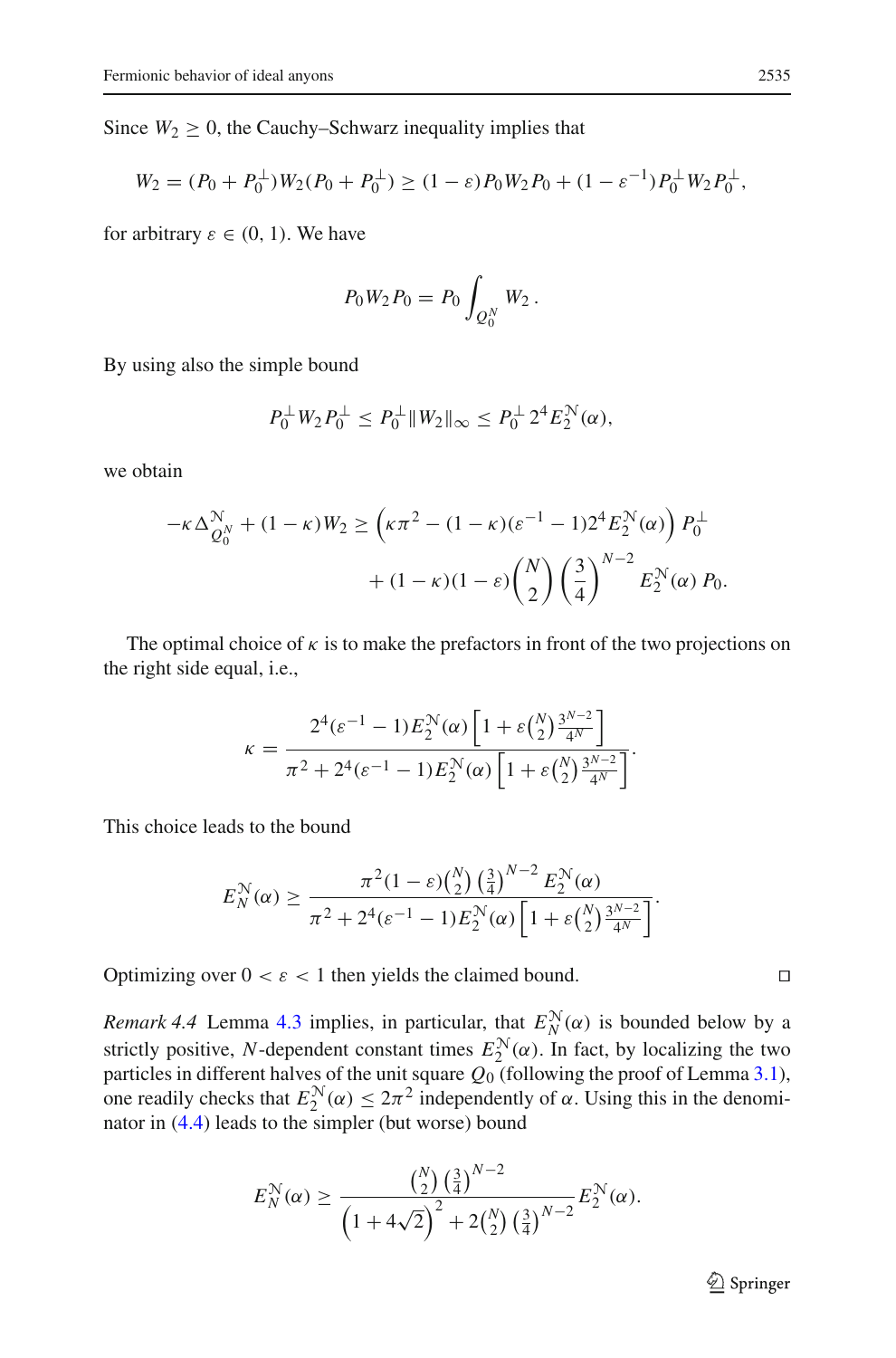Note that while this gives a nonzero bound for all  $N \geq 2$ , the constant appearing on the right side is exponentially small as  $N \to \infty$ . Moreover, from [\(3.3\)](#page-7-1) we deduce that  $E_2^{\mathcal{N}}(\alpha) \leq 4\pi\alpha(1 + O(\alpha))$  for small  $\alpha$ , hence [\(4.4\)](#page-11-0) implies that

$$
E_N^{\mathcal{N}}(\alpha) \ge \binom{N}{2} \left(\frac{3}{4}\right)^{N-2} E_2^{\mathcal{N}}(\alpha) \left(1 - O(\sqrt{\alpha})\right)
$$

for small  $\alpha$ .

<span id="page-13-0"></span>As a final step in this subsection, we shall give a lower bound on  $E_2^N(\alpha)$ . The following bound is actually contained in [\[12](#page-18-11), Lemma 5.3].

**Lemma 4.5** (Lower bound on  $E_2^N(\alpha)$ ) *For*  $\nu > 0$  *let*  $j'_\nu$  *denote the first positive zero of the derivative of the Bessel function*  $J_{\nu}$ *, satisfying* 

$$
\sqrt{2\nu} \le j'_\nu \le \sqrt{2\nu(1+\nu)},
$$

*and*  $j'_0 := 0$  *for continuity. There exists a function*  $f : [0, (j'_1)^2] \to \mathbb{R}_+$  *satisfying* 

$$
t/6 \le f(t) \le 2\pi t
$$
 and  $f(t) = 2\pi t (1 - O(t^{1/3}))$  as  $t \to 0$ ,

*such that*

$$
E_2^{\mathcal{N}}(\alpha) \ge f\big((j_\alpha')^2\big)
$$

*holds for any*  $0 \leq \alpha \leq 1$ *.* 

In fact, the function  $f$  in Lemma  $4.5$  is defined as

$$
f(t) := \frac{1}{2} \sup_{\kappa \in (0,1)} \inf_{\int_{Q_0^2} |\psi|^2 = 1} \int_{Q_0^2} \left( \kappa \left( |\nabla_1|\psi| \right|^2 + |\nabla_2|\psi| \right)^2 \right) + (1 - \kappa) t \frac{\mathbb{1}_{B_{\delta(\mathbf{X})}}(\mathbf{r})}{\delta(\mathbf{X})^2} |\psi|^2 \right) d\mathbf{x}_1 d\mathbf{x}_2,
$$

where  $B_r$  denotes the ball of radius  $r$  centered at the origin, and

$$
\mathbf{r} = (\mathbf{x}_1 - \mathbf{x}_2)/2, \quad \mathbf{X} = (\mathbf{x}_1 + \mathbf{x}_2)/2, \quad \delta(\mathbf{x}) := \text{dist}(\mathbf{x}, \partial Q_0).
$$

Note that in combination with the upper bound [\(3.3\)](#page-7-1) of Lemma [3.2,](#page-6-2) Lemma [4.5](#page-13-0) determines the two-particle energy for small  $\alpha$ :

**Proposition 4.6** *For the 2-anyon Neumann energy*

<span id="page-13-1"></span>
$$
E_2^{\mathcal{N}}(\alpha) = 4\pi\alpha \left(1 + O(\alpha^{1/3})\right) \quad \text{as } \alpha \to 0. \tag{4.5}
$$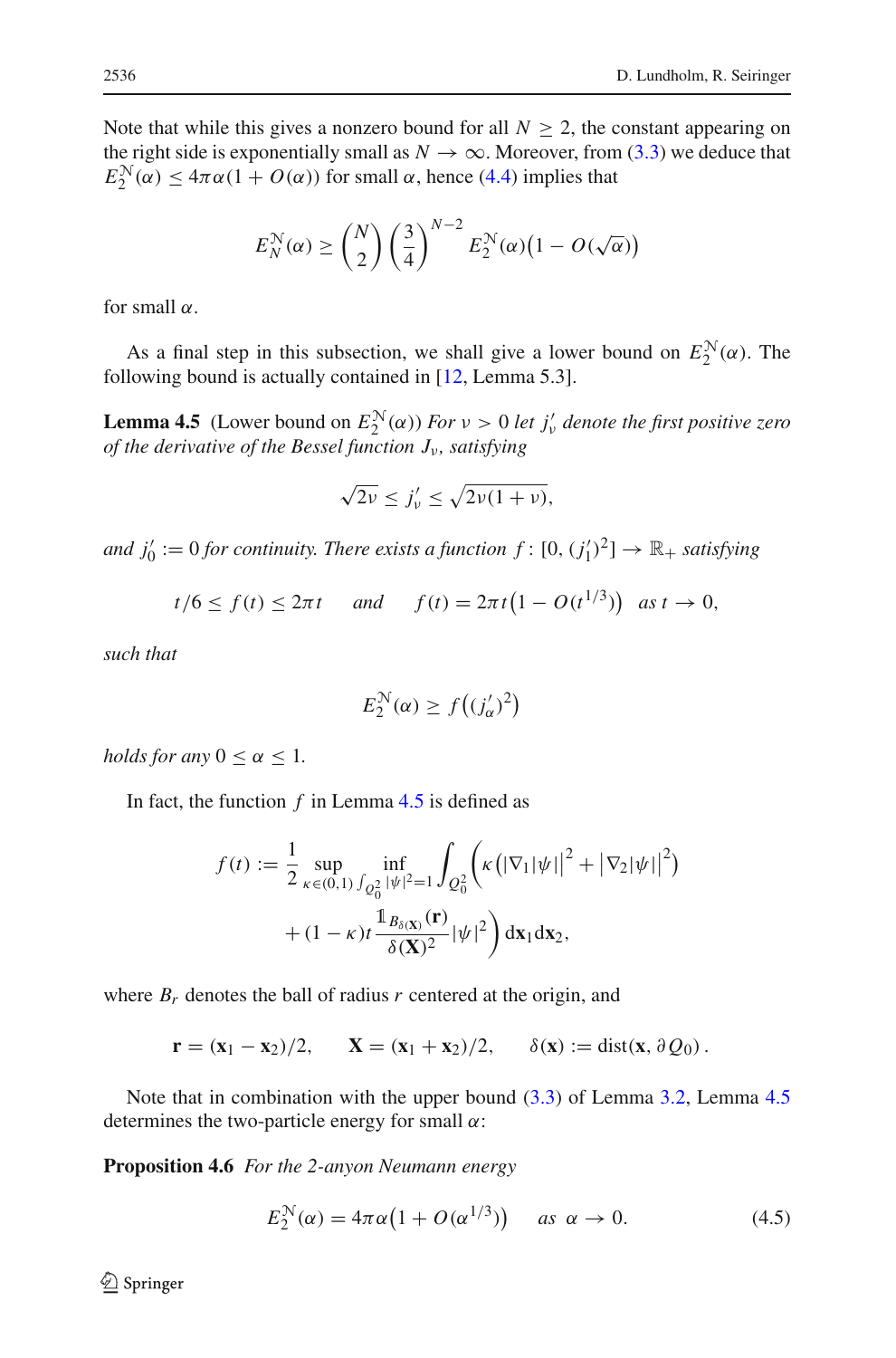*Remark 4.7* The bound in [\[12](#page-18-11), Lemma 5.3] is actually more general than what is stated here. It gives a lower bound, for any  $N \ge 2$ , in terms of the 'fractionality' of  $\alpha$  [\[24,](#page-18-8) Proposition 5] defined as

$$
\alpha_N := \min_{p \in \{0, 1, \dots, N-2\}} \min_{q \in \mathbb{Z}} |(2p+1)\alpha - 2q|, \qquad \alpha_* = \inf_{N \ge 2} \alpha_N = \lim_{N \to \infty} \alpha_N.
$$

Note that  $\alpha_2 = \alpha$  for  $0 \le \alpha \le 1$ . One has, in fact, for any  $\alpha \in \mathbb{R}$  and  $N \ge 1$  the bound

$$
E_N^{\mathcal{N}}(\alpha) \ge f\big((j'_{\alpha_N})^2\big)(N-1)_+.
$$

For  $\alpha_* > 0$ , the right side grows linearly in N.

#### **4.2 New bounds**

<span id="page-14-2"></span>Our improved lower bounds are due to the following lemma, which utilizes the scale invariance of the problem:

**Lemma 4.8** (*N*-linear bound in terms of few-particle energies) *For any*  $0 \le \alpha \le 1$ *and*  $N \geq 2$  *we have* 

<span id="page-14-0"></span>
$$
E_N^{\mathcal{N}}(\alpha) \ge \frac{N}{4} \min \{ E_2^{\mathcal{N}}(\alpha), E_3^{\mathcal{N}}(\alpha), E_4^{\mathcal{N}}(\alpha) \}.
$$
 (4.6)

*Proof* Without loss of generality we can assume  $N \geq 5$ , since for  $N \in \{2, 3, 4\}$  the bound [\(4.6\)](#page-14-0) trivially holds. We may also assume  $\alpha > 0$ , so that  $E_N^N(\alpha) > 0$  for all  $N \geq 2$  by Lemmas [4.3](#page-10-2) and [4.5.](#page-13-0) Let us proceed similarly as in the proof of Lemma 4.3 and split  $Q_0 = Q_1 \sqcup Q_2 \sqcup Q_3 \sqcup Q_4$  into four equally large squares. The bound [\(4.3\)](#page-10-3) together with the scaling property  $(2.1)$  implies

$$
E_N^{\mathcal{N}}(\alpha) \ge 4 \min_{\vec{n}} \sum_{q=1}^4 E_{n_j}^{\mathcal{N}}(\alpha).
$$

For any partition  $\vec{n}$  of the *N* particles into the four squares there must be at least one square with at least  $N/4$  particles. Dropping the other terms, we thus obtain the recursive bound

<span id="page-14-1"></span>
$$
E_N^{\mathcal{N}}(\alpha) \ge 4 \min_{k = \lceil N/4 \rceil, ..., N} E_k^{\mathcal{N}}(\alpha). \tag{4.7}
$$

Let us define, for  $k \geq 0$ ,

$$
e_k := \min_{n=4^k+1,4^k+2,\dots,4^{k+1}} E_n^{\mathcal{N}}(\alpha),
$$

and observe that by [\(4.7\)](#page-14-1)

$$
e_k \ge 4 \min_{n=4^k+1,\dots,4^{k+1}} \min_{p=\lceil n/4\rceil,\dots,n} E_p^{\mathcal{N}}(\alpha) \ge 4 \min_{n=4^{k-1}+1,\dots,4^{k+1}} E_n^{\mathcal{N}}(\alpha) = 4 \min\{e_{k-1}, e_k\}
$$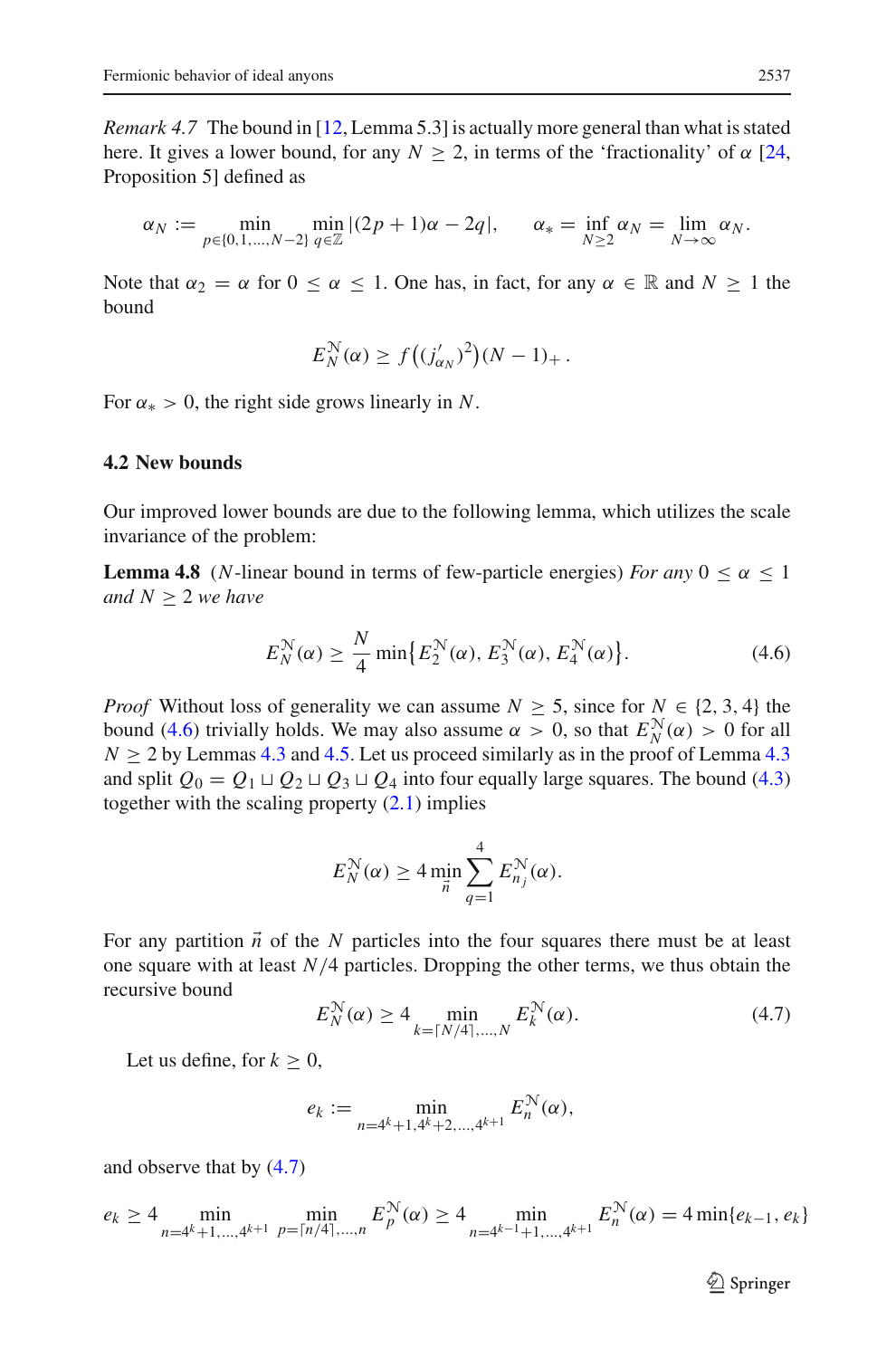for any  $k \ge 1$ . Then, since  $e_k > 0$  for all k, we have

$$
e_k \geq 4e_{k-1} \geq \cdots \geq 4^k e_0.
$$

Finally, writing any  $N \ge 5$  uniquely as  $N = 4^k + l$  with  $1 \le l \le 3 \cdot 4^k$ , we have  $k \ge 1, N \le 4^{k+1}$ , and

$$
E_N^{\mathcal{N}}(\alpha) \ge e_k \ge 4^k e_0 \ge \frac{N}{4}e_0,
$$

with  $e_0 = \min\{E_2^N(\alpha), E_3^N(\alpha), E_4^N(\alpha)\}\)$ . This proves the statement of the lemma.  $\Box$ 

The previous lemma gives a lower bound on  $E_N^{\mathcal{N}}(\alpha)$  that is linear in *N*, at least for  $N \geq 2$ , for all  $\alpha > 0$ . The following bound (which also appeared in slightly different formulations in the earlier works; see  $[8,12,19]$  $[8,12,19]$  $[8,12,19]$  $[8,12,19]$ ) lifts any linear growth in the particle number *N* to a quadratic one.

<span id="page-15-0"></span>**Lemma 4.9** (Quadratic bounds) *If there exists an integer k*  $\geq 1$  *and a function c*( $\alpha$ )  $\geq$  $0$  such that  $E_N^{\mathcal{N}}(\alpha) \ge c(\alpha)(N-k)_+$  for all  $N \ge 1$ , then in fact

$$
E_N^{\mathcal{N}}(\alpha) \ge c(\alpha) \frac{N^2}{4k} \big(1 - O(k/N)\big) \quad \text{as} \quad N \to \infty.
$$

*Proof* Given an integer  $K \geq 1$ , we split  $Q_0$  into  $K^2$  disjoint and equally large squares  ${Q_q}_{q=1}^{K^2}$ , and associate with any  $L^2$ -normalized symmetric wave function  $\Psi$  the probabilities

$$
p_n(q) := \binom{N}{n} \int_{(Q_q^c)^{N-n} \times Q_q^n} |\Psi|^2
$$

of finding exactly *n* particles on a square  $Q_q$ . Lemma [4.2](#page-9-0) implies that

$$
\sum_{j=1}^{N} \int_{Q_0^N} |D_j \Psi|^2 \ge \sum_{q=1}^{K^2} \sum_{n=0}^{N} E_n^{\mathcal{N}}(\alpha; Q_q) p_n(q) = K^2 \sum_{q=1}^{K^2} \sum_{n=0}^{N} E_n^{\mathcal{N}}(\alpha) p_n(q)
$$
  
 
$$
\ge K^2 \sum_{q=1}^{K^2} \sum_{n=0}^{N} c(\alpha) (n-k) + p_n(q) = c(\alpha) K^4 \sum_{n=0}^{N} (n-k) + \gamma_n,
$$

where the average distribution of particle numbers  $\gamma_n := K^{-2} \sum_{q=1}^{K^2} p_n(q)$  satisfies

$$
\sum_{n=0}^{N} \gamma_n = 1 \quad \text{and} \quad \sum_{n=0}^{N} n \gamma_n = N/K^2 =: \rho_Q,
$$

 $\mathcal{L}$  Springer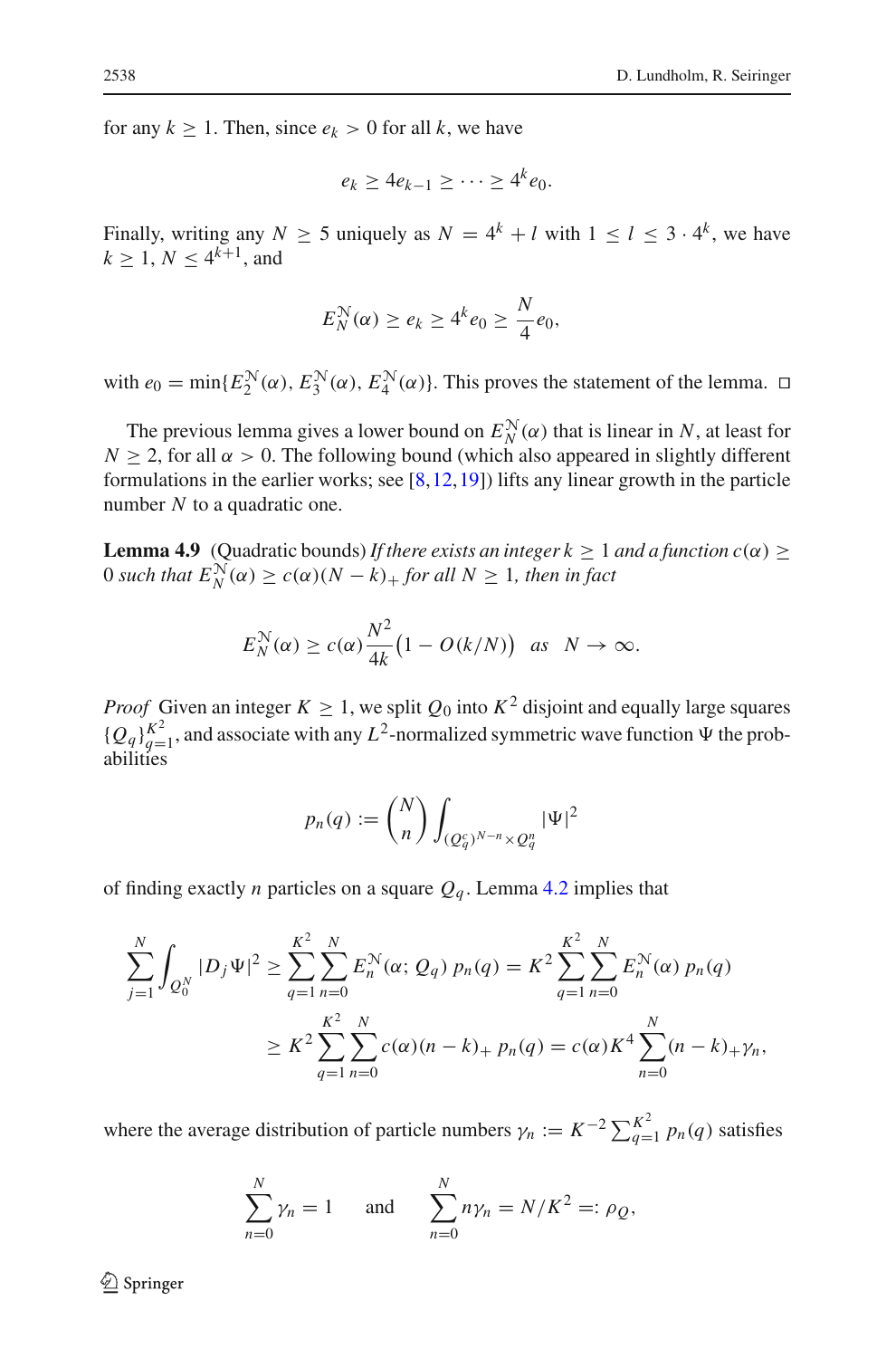the expected number of particles on any square. Hence, by convexity of  $x \mapsto (x-k)_+,$ 

$$
\sum_{j=1}^N \int_{Q_0^N} |D_j \Psi|^2 \ge c(\alpha) K^4 \left( \sum_{n=0}^N n \gamma_n - k \right)_+ = c(\alpha) N^2 \rho_Q^{-2} (\rho_Q - k)_+.
$$

In order to maximize the right side, the optimal choice of *K* would be such as to make  $\rho$ <sub>*Q*</sub> = 2*k*, in which case the desired bound would be obtained exactly. However, we have to take into account the constraint that  $\rho_Q = N/K^2$  with  $K \in \mathbb{N}$ . Thus, taking  $K := \lceil \sqrt{N/(2k)} \rceil$  we obtain

$$
\frac{2k}{(1+\sqrt{2k/N})^2} \le \rho_Q \le 2k
$$

and

$$
E_N^{\mathcal{N}}(\alpha) \ge c(\alpha) \frac{N^2}{4k} \left( 2(1 + \sqrt{2k/N})^2 - (1 + \sqrt{2k/N})^4 \right)_+,
$$

which proves the lemma.  $\Box$ 

The proof of the lower bounds of Theorem [2.1](#page-4-1) now follows in a straightforward manner. For any  $\alpha \in \mathbb{R}$  and  $N > 2$ , we have by Lemma [4.8](#page-14-2)

<span id="page-16-0"></span>
$$
E_N^{\mathcal{N}}(\alpha) \ge c(\alpha)N \quad \text{with} \quad c(\alpha) := \frac{1}{4} \min \{ E_2^{\mathcal{N}}(\alpha), E_3^{\mathcal{N}}(\alpha), E_4^{\mathcal{N}}(\alpha) \} \,. \tag{4.8}
$$

In particular,

<span id="page-16-1"></span>
$$
E_N^{\mathcal{N}}(\alpha) \ge c(\alpha)(N-1)_+ \tag{4.9}
$$

for all  $N > 1$ , and therefore by Lemma [4.9](#page-15-0)

$$
E_N^{\mathcal{N}}(\alpha) \ge \frac{c(\alpha)}{4}N^2\big(1 - O(N^{-1})\big)
$$

for large *N*.

From Lemma [4.3,](#page-10-2) one can deduce that

<span id="page-16-2"></span>
$$
c(\alpha) \ge \frac{1}{4} \min\{E_2^{\mathcal{N}}(\alpha), 0.147\}
$$
 (4.10)

where the number 0.147 is really the positive root of  $(\pi + 4\sqrt{x})^2 + \frac{9}{4}x = \frac{9}{4}\pi^2$ , i.e.,

$$
x = \pi^2 \frac{877 - 96\sqrt{69}}{5329} \approx 0.147.
$$

In combination with Lemma  $4.5$  and  $(4.5)$ , this concludes the proof.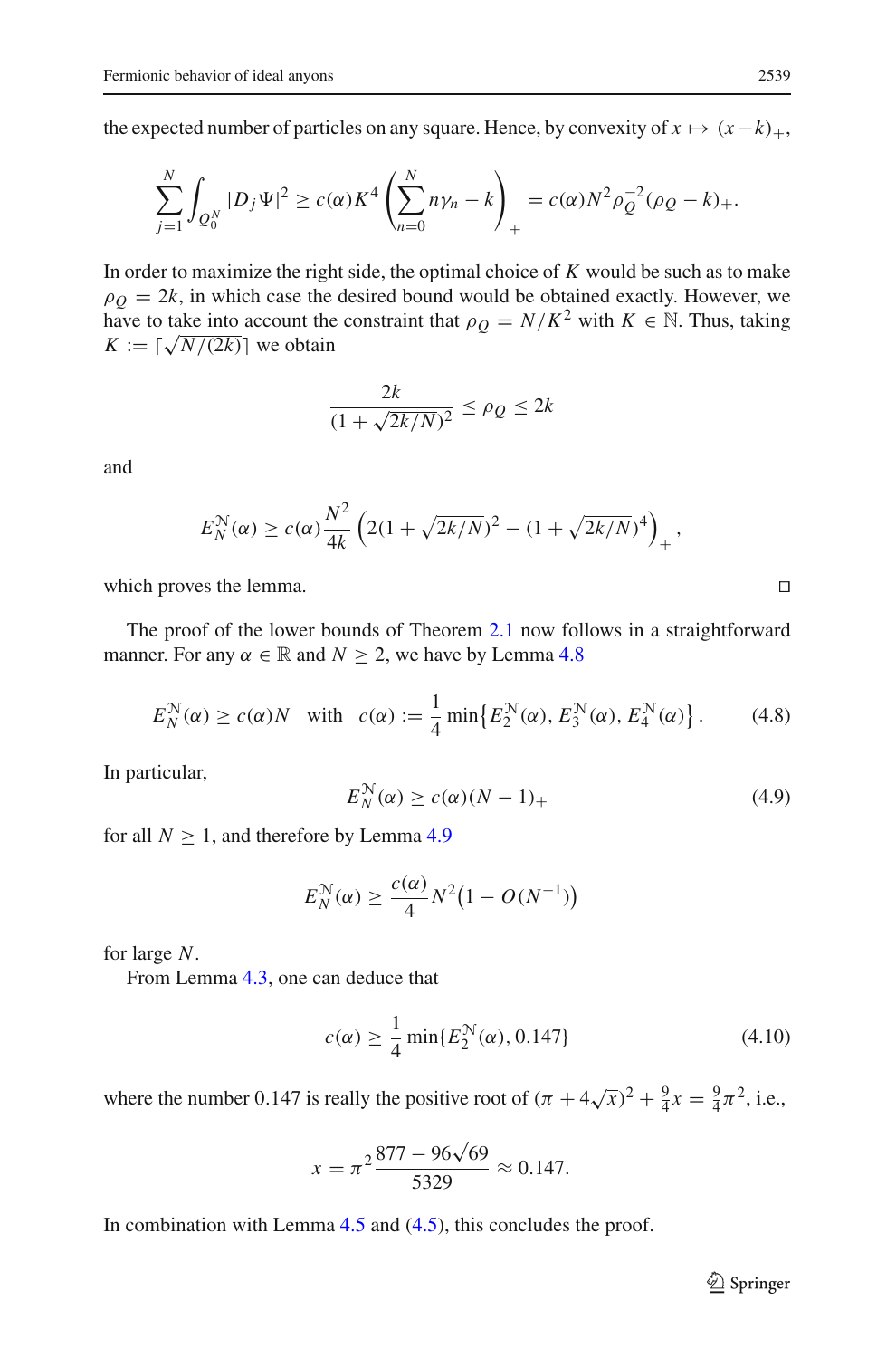#### **4.3 Lieb–Thirring inequality**

Finally, we explain how the above bounds lead to improvements in the local exclusion principle and thus the Lieb–Thirring inequality introduced for anyons in [\[24](#page-18-8)]. Namely, define for any  $L^2$ -normalized *N*-anyon wave function  $\Psi \in \mathcal{D}_{\alpha}^N$  and domain  $\Omega \subseteq \mathbb{R}^2$ the local kinetic energy on  $\Omega$ 

$$
T_{\alpha}^{\Omega}[\Psi] := \sum_{j=1}^N \int_{\mathbb{R}^{dN}} |D_j \Psi|^2 \, \mathbb{1}_{\Omega}(\mathbf{x}_j) \, \mathrm{d}\mathbf{x}_1 \cdots \mathrm{d}\mathbf{x}_N \, ,
$$

where  $\mathbb{1}_{\Omega}$  denotes the characteristic function of  $\Omega$ . Applying the bound [\(4.8\)](#page-16-0)–[\(4.9\)](#page-16-1) as in [\[24](#page-18-8), Lemma 8] we then obtain the following:

**Lemma 4.10** (Local exclusion principle) *For any square Q*  $\subset \mathbb{R}^2$ *, any*  $N \ge 1$  *and*  $L^2$ -normalized  $\Psi \in \mathcal{D}_{\alpha}^N$  with one-particle density  $\rho_{\Psi}$  (defined in [\(2.4\)](#page-5-2)), we have

$$
T_{\alpha}^{\mathcal{Q}}[\Psi] \,\geq\, \frac{c(\alpha)}{|\mathcal{Q}|}\left(\int_{\mathcal{Q}}\varrho_{\Psi}(\mathbf{x})\,\mathrm{d}\mathbf{x}\,-1\right)_{+},
$$

*where*  $c(\alpha) := \frac{1}{4} \min \{ E_2^{\mathcal{N}}(\alpha), E_3^{\mathcal{N}}(\alpha), E_4^{\mathcal{N}}(\alpha) \}$  *satisfies* [\(4.10\)](#page-16-2)*.* 

By applying the method of  $[24]$  (see also  $[20]$  for a more detailed exposition), replacing [\[24](#page-18-8), Lemma 8] by the above bound and using [\(4.10\)](#page-16-2) and Lemma [4.5,](#page-13-0) one directly obtains the Lieb–Thirring inequality of Theorem [2.2](#page-5-0) for some universal constant  $C > 0$ .

**Acknowledgements** D. L. would like to thank Simon Larson for discussions. Financial support from the Swedish Research Council, Grant No. 2013-4734 (D. L.), the European Research Council (ERC) under the European Union's Horizon 2020 research and innovation programme (Grant Agreement No 694227, R. S.), and by the Austrian Science Fund (FWF), project Nr. P 27533-N27 (R. S.), is gratefully acknowledged.

**Open Access** This article is distributed under the terms of the Creative Commons Attribution 4.0 International License [\(http://creativecommons.org/licenses/by/4.0/\)](http://creativecommons.org/licenses/by/4.0/), which permits unrestricted use, distribution, and reproduction in any medium, provided you give appropriate credit to the original author(s) and the source, provide a link to the Creative Commons license, and indicate if changes were made.

## **References**

- <span id="page-17-2"></span>1. Correggi, M., Lundholm, D., Rougerie, N.: Local density approximation for almost-bosonic anyons. In: Proceedings of QMath13, Atlanta, October 8–11, 2016 (2017). [arXiv:1705.03203](http://arxiv.org/abs/1705.03203) (**to appear**)
- <span id="page-17-3"></span>2. Correggi, M., Lundholm, D., Rougerie, N.: Local density approximation for the almost-bosonic anyon gas. Anal. PDE **10**, 1169–1200 (2017). <https://doi.org/10.2140/apde.2017.10.1169>
- <span id="page-17-0"></span>3. Date, G., Murthy, M.V.N., Vathsan, R.: Classical and quantum mechanics of anyons, arXiv e-prints (2003). [arXiv:cond-mat/0302019](http://arxiv.org/abs/cond-mat/0302019)
- <span id="page-17-1"></span>4. Dell'Antonio, G., Figari, R., Teta, A.: Statistics in space dimension two. Lett. Math. Phys. **40**(3), 235–256 (1997). <https://doi.org/10.1023/A:1007361832622>
- <span id="page-17-4"></span>5. Dyson, F.J.: Ground-state energy of a hard-sphere gas. Phys. Rev. **106**(1), 20–26 (1957). [https://doi.](https://doi.org/10.1103/PhysRev.106.20) [org/10.1103/PhysRev.106.20](https://doi.org/10.1103/PhysRev.106.20)
- <span id="page-17-5"></span>6. Dyson, F.J., Lenard, A.: Stability of matter. I. J. Math. Phys. **8**(3), 423–434 (1967). [https://doi.org/10.](https://doi.org/10.1063/1.1705209) [1063/1.1705209](https://doi.org/10.1063/1.1705209)